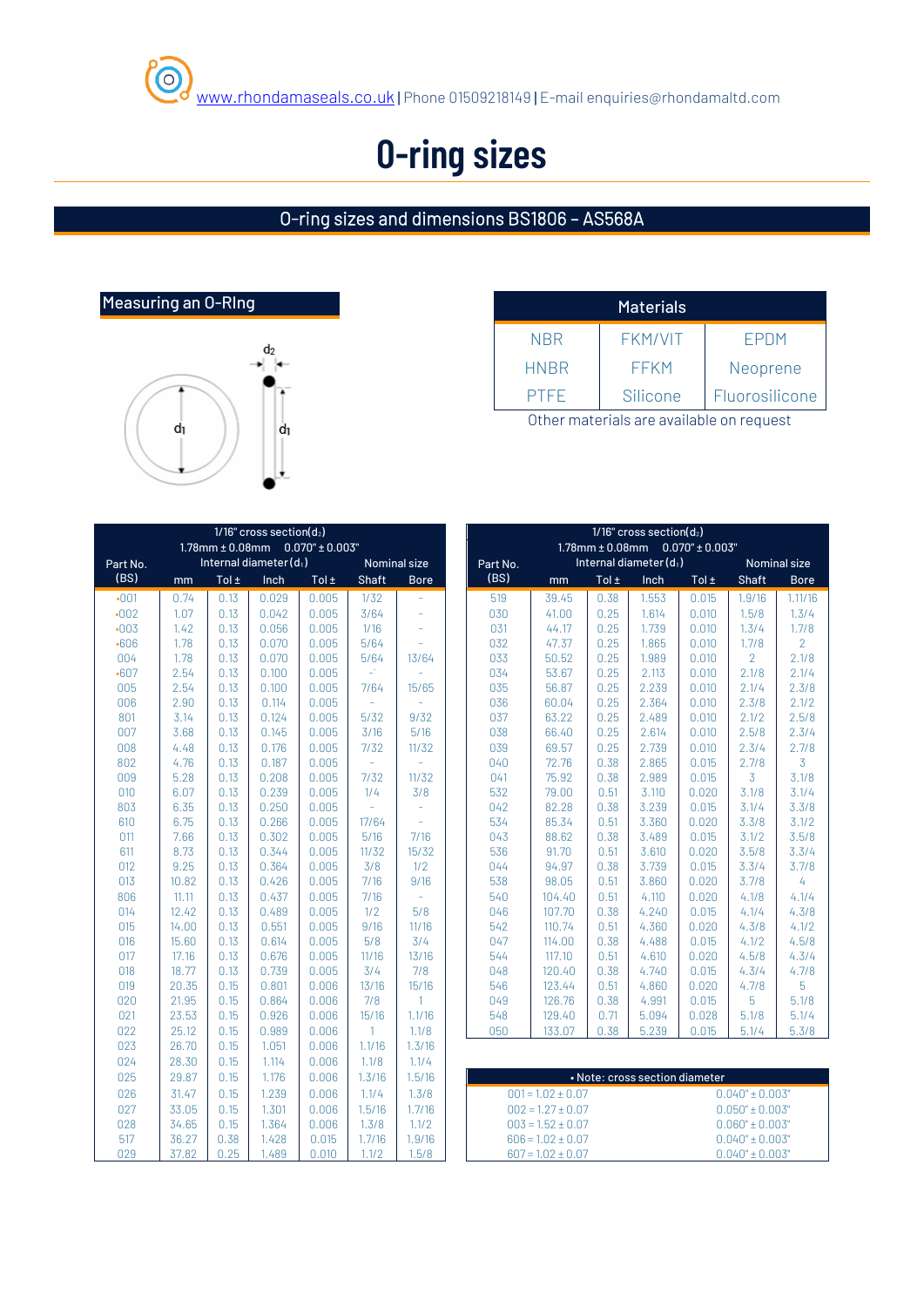|          |       | $3/32$ " cross section( $d_2$ ) |                        |                                            |                |                        |  |            |                         |              | $3/32$ " cross section( $d_2$ ) |                                            |                |
|----------|-------|---------------------------------|------------------------|--------------------------------------------|----------------|------------------------|--|------------|-------------------------|--------------|---------------------------------|--------------------------------------------|----------------|
|          |       |                                 |                        | $2.62$ mm $\pm$ 0.08mm 0.103" $\pm$ 0.003" |                |                        |  |            |                         |              |                                 | $2.62$ mm $\pm$ 0.08mm 0.103" $\pm$ 0.003" |                |
|          |       |                                 | Internal diameter (d1) |                                            |                | Nominal size           |  |            |                         |              | Internal diameter (d1)          |                                            |                |
| Part No. |       | Tol                             |                        |                                            |                |                        |  | Part No.   |                         | Tol          |                                 |                                            |                |
| (BS)     | mm    | $\pm$                           | Inch                   | Tol $\pm$                                  | Shaft          | <b>Bore</b>            |  | (BS)       | mm                      | $\pm$        | Inch                            | Tol $\pm$                                  | S              |
| 102      | 1.24  | 0.10                            | 0.049                  | 0.004                                      | 1/16           | 1/4                    |  | 149        | 71.12                   | 0.38         | 2.800                           | 0.015                                      | $\overline{2}$ |
| 103      | 2.06  | 0.13                            | 0.081                  | 0.005                                      | 3/32           | 9/32                   |  | 150        | 72.69                   | 0.38         | 2.862                           | 0.015                                      | 5              |
| 104      | 2.84  | 0.13                            | 0.112                  | 0.005                                      | 1/8            | 5/16                   |  | 640        | 74.30                   | 0.38         | 2.925                           | 0.015                                      | $\overline{2}$ |
| 105      | 3.63  | 0.13                            | 0.143                  | 0.005                                      | 5/32           | 11/32                  |  | 151        | 75.87                   | 0.38         | 2.987                           | 0.015                                      |                |
| 106      | 4.42  | 0.13                            | 0.174                  | 0.005                                      | 3/16           | 3/8                    |  | 641        | 77.50                   | 0.38         | 3.051                           | 0.015                                      | 3              |
| 107      | 5.23  | 0.13                            | 0.206                  | 0.005                                      | 7/32           | 13/32                  |  | 642        | 80.60                   | 0.38         | 3.173                           | 0.015                                      | $\overline{3}$ |
| 108      | 6.02  | 0.13                            | 0.237                  | 0.005                                      | 1/4            | 7/16                   |  | 152        | 82.22                   | 0.38         | 3.237                           | 0.015                                      |                |
| 109      | 7.60  | 0.13                            | 0.299                  | 0.005                                      | 5/16           | 1/2                    |  | 643        | 83.80                   | 0.38         | 3.299                           | 0.015                                      | 3              |
| 110      | 9.19  | 0.13                            | 0.362                  | 0.005                                      | 3/8            | 9/16                   |  | 153        | 88.57                   | 0.38         | 3.487                           | 0.015                                      |                |
| 613      | 9.92  | 0.13                            | 0.391                  | 0.005                                      | 25/64          | 37/64                  |  | 154        | 94.93                   | 0.38         | 3.737                           | 0.015                                      |                |
| 111      | 10.78 | 0.13                            | 0.424                  | 0.005                                      | 7/16           | 5/8                    |  | 155        | 101.27                  | 0.38         | 3.987                           | 0.015                                      |                |
| 614      | 11.91 | 0.13                            | 0.469                  | 0.005                                      | 15/32          | 21/32                  |  | 156        | 107.63                  | 0.38         | 4.237                           | 0.015                                      |                |
| 112      | 12.37 | 0.13                            | 0.487                  | 0.005                                      | 1/2            | 11/16                  |  | 157        | 113.98                  | 0.38         | 4.487                           | 0.015                                      |                |
| 615      | 13.10 | 0.13                            | 0.516                  | 0.005                                      | 33/64          | 45/64                  |  | 158        | 120.33                  | 0.38         | 4.737                           | 0.015                                      |                |
| 113      | 13.95 | 0.13                            | 0.549                  | 0.005                                      | 9/16           | 3/4                    |  | 159        | 126.67                  | 0.38         | 4.987                           | 0.015                                      |                |
| 616      | 15.08 | 0.13                            | 0.594                  | 0.005                                      | 19/32          | 25/32                  |  | 160        | 133.00                  | 0.58         | 5.236                           | 0.023                                      |                |
| 114      | 15.54 | 0.13                            | 0.612                  | 0.005                                      | 5/8            | 13/16                  |  | 161        | 139.38                  | 0.58         | 5.487                           | 0.023                                      |                |
| 809      | 15.88 | 0.13                            | 0.625                  | 0.005                                      | ÷,             | ÷,                     |  | 162        | 145.72                  | 0.58         | 5.737                           | 0.023                                      |                |
| 115      | 17.13 | 0.13                            | 0.674                  | 0.005                                      | 11/16          | 7/8                    |  | 163        | 152.07                  | 0.58         | 5.987                           | 0.023                                      |                |
| 617      | 17.86 | 0.13                            | 0.703                  | 0.005                                      |                |                        |  | 164        | 158.41                  | 0.58         | 6.237                           | 0.023                                      |                |
| 116      | 18.72 | 0.13                            | 0.737                  | 0.005                                      | 3/4            | 15/16                  |  | 165        | 164.78                  | 0.58         | 6.487                           | 0.023                                      |                |
| 117      | 20.29 | 0.15                            | 0.799                  | 0.006                                      | 13/16          | 1                      |  | 166        | 171.13                  | 0.58         | 6.737                           | 0.023                                      | P              |
| 812      | 20.63 | 0.15                            | 0.812                  | 0.006                                      | $\equiv$       |                        |  | 167        | 177.47                  | 0.58         | 6.987                           | 0.023                                      |                |
| 118      | 21.89 | 0.15                            | 0.862                  | 0.006                                      | 7/8            | 1.1/16                 |  | 168        | 183.83                  | 0.76         | 7.237                           | 0.030                                      |                |
| 813      | 22.22 | 0.15                            | 0.875                  | 0.006                                      |                |                        |  | 169        | 190.18                  | 0.76         | 7.487                           | 0.030                                      |                |
| 119      | 23.47 | 0.15                            | 0.924                  | 0.006                                      | 15/16          | 1.1/8                  |  | 170        | 196.58                  | 0.76         | 7.739                           | 0.030                                      |                |
| 814      | 23.81 | 0.15                            | 0.937                  | 0.006                                      | ÷,             |                        |  | 171        | 202.87                  | 0.76         | 7.987                           | 0.030                                      |                |
| 120      | 25.07 | 0.15                            | 0.987                  | 0.006                                      | 1              | 1.3/16                 |  | 172        | 209.23                  | 0.76         | 8.237                           | 0.030                                      |                |
| 121      | 26.64 | 0.15                            | 1.049                  | 0.006                                      | 1.1/16         | 1.1/4                  |  | 173        | 215.58                  | 0.76         | 8.487                           | 0.030                                      |                |
| 122      | 28.25 | 0.15                            | 1.112                  | 0.006                                      | 1.1/8          | 1.5/16                 |  | 174        | 221.93                  | 0.76         | 8.737                           | 0.030                                      |                |
| 123      | 29.82 | 0.15                            | 1.174                  | 0.006                                      | 1.3/16         | 1.3/8                  |  | 175        | 228.28                  | 0.76         | 8.987                           | 0.030                                      |                |
| 124      | 31.42 | 0.15                            | 1.237                  | 0.006                                      | 1.1/4          | 1.7/16                 |  | 176        | 234.63                  | 0.76         | 9.237                           | 0.030                                      |                |
| 125      | 33.00 | 0.15                            | 1.299                  | 0.006                                      | 1.5/16         | 1.1/2                  |  | 177        | 240.98                  | 0.76         | 9.487                           | 0.030                                      |                |
| 126      | 34.59 | 0.15                            | 1.362                  | 0.006                                      | 1.3/8          | 1.9/16                 |  | 178        | 247.33                  | 0.76         | 9.737                           | 0.030                                      |                |
| 127      | 36.17 | 0.15                            | 1.424                  | 0.006                                      | 1.7/16         | 1.5/8                  |  |            |                         |              |                                 |                                            |                |
| 128      | 37.77 | 0.15                            | 1.487                  | 0.006                                      | 1.1/2          | 1.11/16                |  |            |                         |              |                                 |                                            |                |
| 129      | 39.34 | 0.25                            | 1.549                  | 0.010                                      | 1.9/16         | 1.3/4                  |  |            |                         |              | $1/8$ " cross section( $d_2$ )  |                                            |                |
| 130      | 40.95 | 0.25                            | 1.612                  | 0.010                                      | 1.5/8          | 1.13/16                |  |            |                         |              |                                 | $3.53$ mm ± 0.10mm 0.139" ± 0.004'         |                |
| 131      | 42.52 | 0.25                            | 1.674                  | 0.010                                      | 1.11/16        | 1.7/8                  |  | Part No.   |                         |              | Internal diameter (d1)          |                                            |                |
| 132      | 44.12 | 0.25                            | 1.737                  | 0.010                                      | 1.3/4          | 1.15/16                |  | (BS)       | mm                      | Tol<br>$\pm$ | Inch                            | Tol $\pm$                                  | S              |
| 133      | 45.69 | 0.25                            | 1.799                  | 0.010                                      | 1.13/16        |                        |  |            | $4.34$ 0.13 0.171 0.005 |              |                                 |                                            |                |
| 134      | 47.29 | 0.25                            | 1.862                  | 0.010                                      | 1.7/8          | $\mathbf{2}$<br>2.1/16 |  | 201<br>202 | 5.94                    | 0.13         | 0.234                           | 0.005                                      |                |
| 135      | 48.90 | 0.25                            | 1.925                  | 0.010                                      | 1.15/16        | 2.1/8                  |  | 203        | 7.52                    | 0.13         | 0.296                           | 0.005                                      |                |
| 136      | 50.47 | 0.25                            | 1.987                  | 0.010                                      | $\overline{2}$ | 2.3/16                 |  | 204        | 9.12                    | 0.13         | 0.359                           | 0.005                                      |                |
| 137      | 52.07 | 0.25                            | 2.050                  | 0.010                                      | 2.1/16         | 2.1/4                  |  | 205        | 10.69                   | 0.13         | 0.421                           | 0.005                                      |                |
| 138      | 53.65 | 0.25                            | 2.112                  | 0.010                                      | 2.1/8          | 2.5/16                 |  | 206        | 12.29                   | 0.13         | 0.484                           | 0.005                                      |                |
| 139      | 55.25 | 0.25                            | 2.175                  | 0.010                                      | 2.3/16         | 2.3/8                  |  | 207        | 13.87                   | 0.13         | 0.546                           | 0.005                                      |                |
| 140      | 56.82 | 0.25                            | 2.237                  | 0.010                                      | 2.1/4          | 2.7/16                 |  | 208        | 15.47                   | 0.13         | 0.609                           | 0.005                                      |                |
| 141      | 58.42 | 0.25                            | 2.300                  | 0.010                                      | 2.5/16         | 2.1/2                  |  | 209        | 17.04                   | 0.13         | 0.671                           | 0.005                                      |                |
| 142      | 60.00 | 0.25                            | 2.362                  | 0.010                                      | 2.3/8          | 2.9/16                 |  | 210        | 18.64                   | 0.15         | 0.734                           | 0.006                                      |                |
| 143      | 61.60 | 0.25                            | 2.425                  | 0.010                                      | 2.7/16         | 2.5/8                  |  | 211        | 20.22                   | 0.15         | 0.796                           | 0.006                                      |                |
| 144      | 63.17 | 0.25                            | 2.487                  | 0.010                                      | 2.1/2          | 2.11/16                |  | 212        | 21.82                   | 0.15         | 0.859                           | 0.006                                      |                |
| 145      | 64.77 | 0.25                            | 2.550                  | 0.010                                      | 2.9/16         | 2.3/4                  |  | 213        | 23.40                   | 0.15         | 0.921                           | 0.006                                      |                |
| 146      | 66.35 | 0.25                            | 2.612                  | 0.010                                      | 2.5/8          | 2.13/16                |  | 214        | 24.99                   | 0.15         | 0.984                           | 0.006                                      |                |
| 147      | 67.95 | 0.38                            | 2.675                  | 0.015                                      | 2.11/16        | 2.7/8                  |  | 618        | 25.80                   | 0.15         | 1.016                           | 0.006                                      | 1              |
| 148      | 69.52 | 0.38                            | 2.737                  | 0.015                                      | 2.3/4          | 2.15/16                |  | 215        | 26.58                   | 0.15         | 1.046                           | 0.006                                      |                |

|        |       |              | $3/32$ " cross section( $d_2$ ) | $2.62$ mm $\pm$ 0.08mm 0.103" $\pm$ 0.003" |                          |                     |          | $3/32$ " cross section( $d_2$ )<br>$2.62$ mm $\pm$ 0.08mm 0.103" $\pm$ 0.003" |              |                        |           |                     |             |
|--------|-------|--------------|---------------------------------|--------------------------------------------|--------------------------|---------------------|----------|-------------------------------------------------------------------------------|--------------|------------------------|-----------|---------------------|-------------|
| rt No. |       |              | Internal diameter (d1)          |                                            |                          | <b>Nominal size</b> | Part No. |                                                                               |              | Internal diameter (d1) |           | <b>Nominal size</b> |             |
| (BS)   | mm    | Tol<br>$\pm$ | Inch                            | $Tol \pm$                                  | <b>Shaft</b>             | <b>Bore</b>         | (BS)     | mm                                                                            | Tol<br>$\pm$ | Inch                   | Tol $\pm$ | <b>Shaft</b>        | <b>Bore</b> |
| 102    | 1.24  | 0.10         | 0.049                           | 0.004                                      | 1/16                     | 1/4                 | 149      | 71.12                                                                         | 0.38         | 2.800                  | 0.015     | 2.13/16             | 3           |
| 103    | 2.06  | 0.13         | 0.081                           | 0.005                                      | 3/32                     | 9/32                | 150      | 72.69                                                                         | 0.38         | 2.862                  | 0.015     | 2.7/8               | 3.1/16      |
| 104    | 2.84  | 0.13         | 0.112                           | 0.005                                      | 1/8                      | 5/16                | 640      | 74.30                                                                         | 0.38         | 2.925                  | 0.015     | 2.15/16             | 3.1/8       |
| 105    | 3.63  | 0.13         | 0.143                           | 0.005                                      | 5/32                     | 11/32               | 151      | 75.87                                                                         | 0.38         | 2.987                  | 0.015     | 3                   | 3.3/16      |
| 106    | 4.42  | 0.13         | 0.174                           | 0.005                                      | 3/16                     | 3/8                 | 641      | 77.50                                                                         | 0.38         | 3.051                  | 0.015     | 3.1/16              | 3.1/4       |
| 107    | 5.23  | 0.13         | 0.206                           | 0.005                                      | 7/32                     | 13/32               | 642      | 80.60                                                                         | 0.38         | 3.173                  | 0.015     | 3.3/16              | 3.3/8       |
| 108    | 6.02  | 0.13         | 0.237                           | 0.005                                      | 1/4                      | 7/16                | 152      | 82.22                                                                         | 0.38         | 3.237                  | 0.015     | 3.1/4               | 3.7/16      |
| 109    | 7.60  | 0.13         | 0.299                           | 0.005                                      | 5/16                     | 1/2                 | 643      | 83.80                                                                         | 0.38         | 3.299                  | 0.015     | 3.5/16              | 3.1/2       |
| 110    | 9.19  | 0.13         | 0.362                           | 0.005                                      | 3/8                      | 9/16                | 153      | 88.57                                                                         | 0.38         | 3.487                  | 0.015     | 3.1/2               | 3.11/16     |
| 613    | 9.92  | 0.13         | 0.391                           | 0.005                                      | 25/64                    | 37/64               | 154      | 94.93                                                                         | 0.38         | 3.737                  | 0.015     | 3.3/4               | 3.15/16     |
| 111    | 10.78 | 0.13         | 0.424                           | 0.005                                      | 7/16                     | 5/8                 | 155      | 101.27                                                                        | 0.38         | 3.987                  | 0.015     | 4                   | 4.3/16      |
| 614    | 11.91 | 0.13         | 0.469                           | 0.005                                      | 15/32                    | 21/32               | 156      | 107.63                                                                        | 0.38         | 4.237                  | 0.015     | 4.1/4               | 4.7/16      |
| 112    | 12.37 | 0.13         | 0.487                           | 0.005                                      | 1/2                      | 11/16               | 157      | 113.98                                                                        | 0.38         | 4.487                  | 0.015     | 4.1/2               | 4.11/16     |
| 615    | 13.10 | 0.13         | 0.516                           | 0.005                                      | 33/64                    | 45/64               | 158      | 120.33                                                                        | 0.38         | 4.737                  | 0.015     | 4.3/4               | 4.15/16     |
| 113    | 13.95 | 0.13         | 0.549                           | 0.005                                      | 9/16                     | 3/4                 | 159      | 126.67                                                                        | 0.38         | 4.987                  | 0.015     | 5                   | 5.3/16      |
| 616    | 15.08 | 0.13         | 0.594                           | 0.005                                      | 19/32                    | 25/32               | 160      | 133.00                                                                        | 0.58         | 5.236                  | 0.023     | 5.1/4               | 5.7/16      |
| 114    | 15.54 | 0.13         | 0.612                           | 0.005                                      | 5/8                      | 13/16               | 161      | 139.38                                                                        | 0.58         | 5.487                  | 0.023     | 5.1/2               | 5.11/16     |
| 809    | 15.88 | 0.13         | 0.625                           | 0.005                                      |                          |                     | 162      | 145.72                                                                        | 0.58         | 5.737                  | 0.023     | 5.3/4               | 5.15/16     |
| 115    | 17.13 | 0.13         | 0.674                           | 0.005                                      | 11/16                    | 7/8                 | 163      | 152.07                                                                        | 0.58         | 5.987                  | 0.023     | 6                   | 6.3/16      |
| 617    | 17.86 | 0.13         | 0.703                           | 0.005                                      |                          |                     | 164      | 158.41                                                                        | 0.58         | 6.237                  | 0.023     | 6.1/4               | 6.7/16      |
| 116    | 18.72 | 0.13         | 0.737                           | 0.005                                      | 3/4                      | 15/16               | 165      | 164.78                                                                        | 0.58         | 6.487                  | 0.023     | 6.1/2               | 6.11/16     |
| 117    | 20.29 | 0.15         | 0.799                           | 0.006                                      | 13/16                    | $\mathbf{1}$        | 166      | 171.13                                                                        | 0.58         | 6.737                  | 0.023     | 6.3/4               | 6.15/16     |
| 812    | 20.63 | 0.15         | 0.812                           | 0.006                                      | $\overline{\phantom{a}}$ |                     | 167      | 177.47                                                                        | 0.58         | 6.987                  | 0.023     | 7                   | 7.3/16      |
| 118    | 21.89 | 0.15         | 0.862                           | 0.006                                      | 7/8                      | 1.1/16              | 168      | 183.83                                                                        | 0.76         | 7.237                  | 0.030     | 7.1/4               | 7.7/16      |
| 813    | 22.22 | 0.15         | 0.875                           | 0.006                                      | $\overline{a}$           |                     | 169      | 190.18                                                                        | 0.76         | 7.487                  | 0.030     | 7.1/2               | 7.11/16     |
| 119    | 23.47 | 0.15         | 0.924                           | 0.006                                      | 15/16                    | 1.1/8               | 170      | 196.58                                                                        | 0.76         | 7.739                  | 0.030     | 7.3/4               | 7.15/16     |
| 814    | 23.81 | 0.15         | 0.937                           | 0.006                                      | ÷,                       |                     | 171      | 202.87                                                                        | 0.76         | 7.987                  | 0.030     | 8                   | 8.3/16      |
| 120    | 25.07 | 0.15         | 0.987                           | 0.006                                      | $\mathbf{1}$             | 1.3/16              | 172      | 209.23                                                                        | 0.76         | 8.237                  | 0.030     | 8.1/4               | 8.7/16      |
| 121    | 26.64 | 0.15         | 1.049                           | 0.006                                      | 1.1/16                   | 1.1/4               | 173      | 215.58                                                                        | 0.76         | 8.487                  | 0.030     | 8.1/2               | 8.11/16     |
| 122    | 28.25 | 0.15         | 1.112                           | 0.006                                      | 1.1/8                    | 1.5/16              | 174      | 221.93                                                                        | 0.76         | 8.737                  | 0.030     | 8.3/4               | 8.15/16     |
| 123    | 29.82 | 0.15         | 1.174                           | 0.006                                      | 1.3/16                   | 1.3/8               | 175      | 228.28                                                                        | 0.76         | 8.987                  | 0.030     | 9                   | 9.3/16      |
| 124    | 31.42 | 0.15         | 1.237                           | 0.006                                      | 1.1/4                    | 1.7/16              | 176      | 234.63                                                                        | 0.76         | 9.237                  | 0.030     | 9.1/4               | 9.7/16      |
| 125    | 33.00 | 0.15         | 1.299                           | 0.006                                      | 1.5/16                   | 1.1/2               | 177      | 240.98                                                                        | 0.76         | 9.487                  | 0.030     | 9.1/2               | 9.11/16     |
| 126    | 34.59 | 0.15         | 1.362                           | 0.006                                      | 1.3/8                    | 1.9/16              | 178      | 247.33                                                                        | 0.76         | 9.737                  | 0.030     | 9.3/4               | 9.15/16     |

| 129<br>130 | 39.34<br>40.95 | 0.25<br>0.25 | 1.549<br>1.612 | 0.010<br>0.010 | 1.9/16<br>1.5/8 | 1.3/4<br>1.13/16 | $1/8$ " cross section( $d_2$ )<br>$3.53$ mm $\pm$ 0.10mm 0.139" $\pm$ 0.004" |          |       |           |                           |           |              |              |  |
|------------|----------------|--------------|----------------|----------------|-----------------|------------------|------------------------------------------------------------------------------|----------|-------|-----------|---------------------------|-----------|--------------|--------------|--|
| 131        | 42.52          | 0.25         | 1.674          | 0.010          | 1.11/16         | 1.7/8            |                                                                              | Part No. |       |           | Internal diameter $(d_1)$ |           |              | Nominal size |  |
| 132        | 44.12          | 0.25         | 1.737          | 0.010          | 1.3/4           | 1.15/16          |                                                                              | (BS)     | mm    | Tol<br>±. | Inch                      | Tol $\pm$ | <b>Shaft</b> | <b>Bore</b>  |  |
| 133        | 45.69          | 0.25         | 1.799          | 0.010          | .13/16          | $\mathcal{P}$    |                                                                              | 201      | 4.34  | 0.13      | 0.171                     | 0.005     | 3/16         | 7/16         |  |
| 134        | 47.29          | 0.25         | 1.862          | 0.010          | 1.7/8           | 2.1/16           |                                                                              | 202      | 5.94  | 0.13      | 0.234                     | 0.005     | 1/4          | 1/2          |  |
| 135        | 48.90          | 0.25         | 1.925          | 0.010          | 1.15/16         | 2.1/8            |                                                                              | 203      | 7.52  | 0.13      | 0.296                     | 0.005     | 5/16         | 9/16         |  |
| 136        | 50.47          | 0.25         | 1.987          | 0.010          | $\mathfrak{D}$  | 2.3/16           |                                                                              | 204      | 9.12  | 0.13      | 0.359                     | 0.005     | 3/8          | 5/8          |  |
| 137        | 52.07          | 0.25         | 2.050          | 0.010          | 2.1/16          | 2.1/4            |                                                                              | 205      | 10.69 | 0.13      | 0.421                     | 0.005     | 7/16         | 11/16        |  |
| 138        | 53.65          | 0.25         | 2.112          | 0.010          | 2.1/8           | 2.5/16           |                                                                              | 206      | 12.29 | 0.13      | 0.484                     | 0.005     | 1/2          | 3/4          |  |
| 139        | 55.25          | 0.25         | 2.175          | 0.010          | 2.3/16          | 2.3/8            |                                                                              | 207      | 13.87 | 0.13      | 0.546                     | 0.005     | 9/16         | 13/16        |  |
| 140        | 56.82          | 0.25         | 2.237          | 0.010          | 2.1/4           | 2.7/16           |                                                                              | 208      | 15.47 | 0.13      | 0.609                     | 0.005     | 5/8          | 7/8          |  |
| 141        | 58.42          | 0.25         | 2.300          | 0.010          | 2.5/16          | 2.1/2            |                                                                              | 209      | 17.04 | 0.13      | 0.671                     | 0.005     | 11/16        | 15/16        |  |
| 142        | 60.00          | 0.25         | 2.362          | 0.010          | 2.3/8           | 2.9/16           |                                                                              | 210      | 18.64 | 0.15      | 0.734                     | 0.006     | 3/4          |              |  |
| 143        | 61.60          | 0.25         | 2.425          | 0.010          | 2.7/16          | 2.5/8            |                                                                              | 211      | 20.22 | 0.15      | 0.796                     | 0.006     | 13/16        | 1.1/16       |  |
| 144        | 63.17          | 0.25         | 2.487          | 0.010          | 2.1/2           | 2.11/16          |                                                                              | 212      | 21.82 | 0.15      | 0.859                     | 0.006     | 7/8          | 1.1/8        |  |
| 145        | 64.77          | 0.25         | 2.550          | 0.010          | 2.9/16          | 2.3/4            |                                                                              | 213      | 23.40 | 0.15      | 0.921                     | 0.006     | 15/16        | 1.3/16       |  |
| 146        | 66.35          | 0.25         | 2.612          | 0.010          | 2.5/8           | 2.13/16          |                                                                              | 214      | 24.99 | 0.15      | 0.984                     | 0.006     |              | 1.1/4        |  |
| 147        | 67.95          | 0.38         | 2.675          | 0.015          | 2.11/16         | 2.7/8            |                                                                              | 618      | 25.80 | 0.15      | 1.016                     | 0.006     | 1.1/64       |              |  |
| 148        | 69.52          | 0.38         | 2.737          | 0.015          | 2.3/4           | 2.15/16          |                                                                              | 215      | 26.58 | 0.15      | 1.046                     | 0.006     | 1.1/16       | 1.5/16       |  |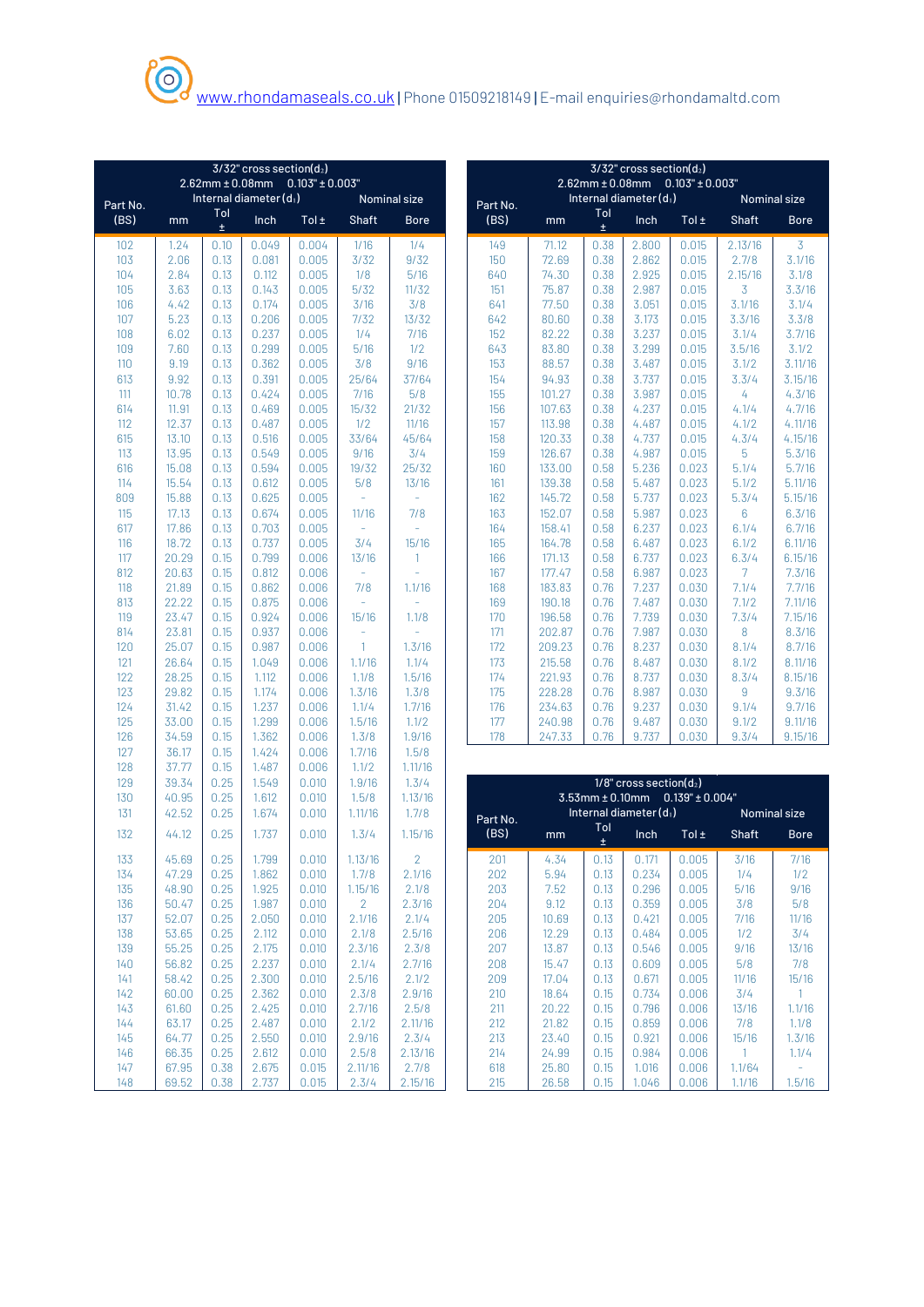|            | $1/8$ " cross section( $d_2$ )<br>$3.53$ mm $\pm$ 0.10mm 0.139" $\pm$ 0.004" |              |                           |                |                 |                     |  | $1/8$ " cross section( $d_2$ ) |                  |              |                                            |                |                     |                |
|------------|------------------------------------------------------------------------------|--------------|---------------------------|----------------|-----------------|---------------------|--|--------------------------------|------------------|--------------|--------------------------------------------|----------------|---------------------|----------------|
|            |                                                                              |              |                           |                |                 |                     |  |                                |                  |              | $3.53$ mm $\pm$ 0.10mm 0.139" $\pm$ 0.004" |                |                     |                |
| Part No.   |                                                                              | Tol          | Internal diameter $(d_1)$ |                |                 | <b>Nominal size</b> |  | Part No.                       |                  | Tol          | Internal diameter $(d_1)$                  |                | <b>Nominal size</b> |                |
| (BS)       | mm                                                                           | ±.           | Inch                      | Tol $\pm$      | Shaft           | <b>Bore</b>         |  | (BS)                           | mm               | ±.           | Inch                                       | Tol $\pm$      | <b>Shaft</b>        | <b>Bore</b>    |
| 216        | 28.17                                                                        | 0.15         | 1.109                     | 0.006          | 1.1/8           | 1.3/8               |  | 844                            | 71.44            | 0.38         | 2.813                                      | 0.015          |                     |                |
| 217        | 29.75                                                                        | 0.15         | 1.171                     | 0.006          | 1.3/16          | 1.7/16              |  | 233                            | 72.62            | 0.38         | 2.859                                      | 0.015          | 2.7/8               | 3.1/8          |
| 218        | 31.34                                                                        | 0.15         | 1.234                     | 0.006          | 1.1/4           | 1.1/2               |  | 845                            | 73.02            | 0.38         | 2.875                                      | 0.015          |                     |                |
| 219        | 32.92                                                                        | 0.15         | 1.296                     | 0.006          | 1.5/16          | 1.9/16              |  | 846                            | 74.60            | 0.38         | 2.937                                      | 0.015          | 2.15/16             | 3.3/16         |
| 220        | 34.52                                                                        | 0.15         | 1.359                     | 0.006          | 1.3/8           | 1.5/8               |  | 234                            | 75.80            | 0.38         | 2.984                                      | 0.015          | 3                   | 3.1/4          |
| 221        | 36.10                                                                        | 0.15         | 1.421                     | 0.006          | 1.7/16          | 1.11/16             |  | 235                            | 78.97            | 0.38         | 3.109                                      | 0.015          | 3.1/8               | 3.3/8          |
| 222<br>824 | 37.69                                                                        | 0.15         | 1.484                     | 0.006<br>0.010 | 1.1/2           | 1.3/4               |  | 236                            | 82.14            | 0.38         | 3.234                                      | 0.015          | 3.1/4               | 3.1/2          |
| 223        | 39.69<br>40.87                                                               | 0.25<br>0.25 | 1.563<br>1.609            | 0.010          | 1.9/16<br>1.5/8 | 1.13/16<br>1.7/8    |  | 237<br>238                     | 85.32<br>88.50   | 0.38<br>0.38 | 3.359<br>3.484                             | 0.015<br>0.015 | 3.3/8<br>3.1/2      | 3.5/8<br>3.3/4 |
| 825        | 41.28                                                                        | 0.25         | 1.625                     | 0.010          | 1.5/8           |                     |  | 239                            | 91.67            | 0.38         | 3.609                                      | 0.015          | 3.5/8               | 3.7/8          |
| 826        | 42.86                                                                        | 0.25         | 1.687                     | 0.010          | 1.11/16         | 1.15/16             |  | 240                            | 94.84            | 0.38         | 3.734                                      | 0.015          | 3.3/4               | 4              |
| 224        | 44.04                                                                        | 0.25         | 1.734                     | 0.010          | 1.3/4           | $\overline{2}$      |  | 241                            | 98.02            | 0.38         | 3.859                                      | 0.015          | 3.7/8               | 4.1/8          |
| 827        | 44.45                                                                        | 0.25         | 1.750                     | 0.010          | ÷,              | ä,                  |  | 242                            | 101.20           | 0.38         | 3.984                                      | 0.015          | 4                   | 4.1/4          |
| 828        | 46.04                                                                        | 0.25         | 1.813                     | 0.010          | 1.13/16         | 2.1/16              |  | 243                            | 104.37           | 0.38         | 4.109                                      | 0.015          | 4.1/8               | 4.3/8          |
| 225        | 47.22                                                                        | 0.25         | 1.859                     | 0.010          | 1.7/8           | 2.1/8               |  | 244                            | 107.54           | 0.38         | 4.234                                      | 0.015          | 4.1/4               | 4.1/2          |
| 829        | 47.63                                                                        | 0.25         | 1.875                     | 0.010          |                 |                     |  | 245                            | 110.72           | 0.38         | 4.359                                      | 0.015          | 4.3/8               | 4.5/8          |
| 290        | 49.21                                                                        | 0.25         | 1.937                     | 0.010          | 1.15/16         | 2.3/16              |  | 246                            | 113.90           | 0.38         | 4.484                                      | 0.015          | 4.1/2               | 4.3/4          |
| 226        | 50.40                                                                        | 0.25         | 1.984                     | 0.010          | $\overline{2}$  | 2.1/4               |  | 247                            | 117.07           | 0.38         | 4.609                                      | 0.015          | 4.5/8               | 4.7/8          |
| 831        | 50.80                                                                        | 0.25         | 2.000                     | 0.010          | ÷               |                     |  | 248                            | 120.25           | 0.38         | 4.734                                      | 0.015          | 4.3/4               | 5              |
| 832        | 52.39                                                                        | 0.25         | 2.063                     | 0.010          | 2.1/16          | 2.1/8               |  | 249                            | 123.42           | 0.38         | 4.859                                      | 0.015          | 4.7/8               | 5.1/8          |
| 227        | 53.57                                                                        | 0.25         | 2.109                     | 0.010          | 2.1/8           | 2.3/8               |  | 250                            | 126.60           | 0.38         | 4.984                                      | 0.015          | 5                   | 5.1/4          |
| 833        | 53.98                                                                        | 0.25         | 2.125                     | 0.010          | ۷               |                     |  | 251                            | 129.77           | 0.58         | 5.109                                      | 0.023          | 5.1/8               | 5.3/8          |
| 834        | 55.56                                                                        | 0.25         | 2.187                     | 0.010          | 2.3/16          | 2.7/16              |  | 252                            | 132.94           | 0.58         | 5.234                                      | 0.023          | 5.1/4               | 5.1/2          |
| 228        | 56.74                                                                        | 0.25         | 2.234                     | 0.010          | 2.1/4           | 2.1/2               |  | 253                            | 136.12           | 0.58         | 5.359                                      | 0.023          | 5.3/8               | 5.5/8          |
| 835        | 57.15                                                                        | 0.25         | 2.250                     | 0.010          | ÷               |                     |  | 254                            | 139.30           | 0.58         | 5.484                                      | 0.023          | 5.1/2               | 5.3/4<br>5.7/8 |
| 836<br>229 | 58.74<br>59.92                                                               | 0.25<br>0.25 | 2.313<br>2.359            | 0.010<br>0.010 | 2.5/16<br>2.3/8 | 2.9/16<br>2.5/8     |  | 255<br>256                     | 142.47<br>145.65 | 0.58<br>0.58 | 5.609<br>5.734                             | 0.023<br>0.023 | 5.5/8<br>5.3/4      | $6\phantom{1}$ |
| 837        | 60.33                                                                        | 0.25         | 2.375                     | 0.010          | 2.3/8           |                     |  | 257                            | 148.82           | 0.58         | 5.859                                      | 0.023          | 5.7/8               | 6.1/8          |
| 838        | 61.90                                                                        | 0.25         | 2.437                     | 0.010          | 2.7/16          | 2.11/16             |  | 258                            | 151.99           | 0.58         | 5.984                                      | 0.023          | 6                   | 6.1/4          |
| 230        | 63.09                                                                        | 0.25         | 2.484                     | 0.010          | 2.1/2           | 2.3/4               |  | 259                            | 158.35           | 0.58         | 6.234                                      | 0.023          | 6.1/4               | 6.1/2          |
| 839        | 63.50                                                                        | 0.25         | 2.500                     | 0.010          | ÷               |                     |  | 260                            | 164.70           | 0.58         | 6.484                                      | 0.023          | 6.1/2               | 6.3/4          |
| 840        | 65.10                                                                        | 0.25         | 2.563                     | 0.010          | 2.9/16          | 2.13/16             |  | 261                            | 171.05           | 0.58         | 6.734                                      | 0.023          | 6.3/4               | $\overline{7}$ |
| 231        | 66.27                                                                        | 0.25         | 2.609                     | 0.010          | 2.5/8           | 2.7/8               |  | 262                            | 177.40           | 0.58         | 6.984                                      | 0.023          | $\overline{7}$      | 7.1/4          |
| 841        | 66.67                                                                        | 0.38         | 2.625                     | 0.015          | ÷,              |                     |  | 263                            | 183.75           | 0.76         | 7.234                                      | 0.030          | 7.1/4               | 7.1/2          |
| 842        | 68.26                                                                        | 0.38         | 2.687                     | 0.015          | 2.11/16         | 2.15/16             |  | 264                            | 190.10           | 0.76         | 7.484                                      | 0.030          | 7.1/2               | 7.3/4          |
| 232        | 69.44                                                                        | 0.38         | 2.734                     | 0.015          | 2.3/4           | 3                   |  | 265                            | 196.44           | 0.76         | 7.734                                      | 0.030          | 7.3/4               | 8              |
| 843        | 69.85                                                                        | 0.38         | 2.750                     | 0.015          | 2.13/16         | ÷,                  |  | 266                            | 202.79           | 0.76         | 7.984                                      | 0.030          | 8                   | 8.1/4          |
| 832        | 52.39                                                                        | 0.25         | 2.063                     | 0.010          | 2.1/16          | 2.1/8               |  | 267                            | 209.14           | 0.76         | 8.234                                      | 0.030          | 8.1/4               | 8.1/2          |
| 227        | 53.57                                                                        | 0.25         | 2.109                     | 0.010          | 2.1/8           | 2.3/8               |  | 268                            | 215.49           | 0.76         | 8.484                                      | 0.030          | 8.1/2               | 8.3/4          |
| 833        | 53.98                                                                        | 0.25         | 2.125                     | 0.010          |                 |                     |  | 269                            | 221.84           | 0.76         | 8.734                                      | 0.030          | 8.3/4               | 9              |
| 834        | 55.56                                                                        | 0.25         | 2.187                     | 0.010          | 2.3/16          | 2.7/16              |  | 270                            | 228.19           | 0.76         | 8.984                                      | 0.030          | 9                   | 9.1/4          |
| 228        | 56.74                                                                        | 0.25         | 2.234                     | 0.010          | 2.1/4           | 2.1/2               |  | 271                            | 234.54           | 0.76         | 9.234                                      | 0.030          | 9.114               | 9.1/2          |
| 835<br>836 | 57.15<br>58.74                                                               | 0.25<br>0.25 | 2.250<br>2.313            | 0.010          |                 | 2.9/16              |  | 272<br>273                     | 240.89<br>247.24 | 0.76         | 9.484<br>9.734                             | 0.030<br>0.030 | 9.1/2<br>9.3/4      | 9.3/4          |
| 229        | 59.92                                                                        | 0.25         | 2.359                     | 0.010<br>0.010 | 2.5/16<br>2.3/8 | 2.5/8               |  | 274                            | 253.59           | 0.76<br>0.76 | 9.984                                      | 0.030          | 10                  | 10<br>10.1/4   |
| 837        | 60.33                                                                        | 0.25         | 2.375                     | 0.010          | 2.3/8           | $\equiv$            |  | 275                            | 266.30           | 0.76         | 10.484                                     | 0.030          | 10.1/2              | 10.3/4         |
| 838        | 61.90                                                                        | 0.25         | 2.437                     | 0.010          | 2.7/16          | 2.11/16             |  | 276                            | 279.00           | 0.76         | 10.984                                     | 0.030          | 11 <sup>11</sup>    | 11.1/4         |
| 230        | 63.09                                                                        | 0.25         | 2.484                     | 0.010          | 2.1/2           | 2.3/4               |  | 277                            | 291.70           | 0.76         | 11.484                                     | 0.030          | 11.1/2              | 11.3/4         |
| 839        | 63.50                                                                        | 0.25         | 2.500                     | 0.010          | $\equiv$        |                     |  | 278                            | 304.39           | 0.76         | 11.984                                     | 0.030          | 12                  | 12.1/4         |
| 840        | 65.10                                                                        | 0.25         | 2.563                     | 0.010          | 2.9/16          | 2.13/16             |  | 279                            | 329.80           | 0.76         | 12.984                                     | 0.030          | 13                  | 13.1/4         |
| 231        | 66.27                                                                        | 0.25         | 2.609                     | 0.010          | 2.5/8           | 2.7/8               |  | 280                            | 355.20           | 0.76         | 13.984                                     | 0.030          | 14                  | 14.1/4         |
| 841        | 66.67                                                                        | 0.38         | 2.625                     | 0.015          | $\frac{1}{2}$   | $\equiv$            |  | 281                            | 380.60           | 0.76         | 14.984                                     | 0.030          | 15                  | 15.1/4         |
| 842        | 68.26                                                                        | 0.38         | 2.687                     | 0.015          | 2.11/16         | 2.15/16             |  | 282                            | 405.26           | 0.76         | 15.955                                     | 0.030          | 16                  | 16.1/4         |
| 232        | 69.44                                                                        | 0.38         | 2.734                     | 0.015          | 2.3/4           | 3                   |  | 283                            | 430.66           | 0.76         | 16.955                                     | 0.030          | 17 <sup>2</sup>     | 17.1/4         |
| 843        | 69.85                                                                        | 0.38         | 2.750                     | 0.015          | 2.13/16         | $\equiv$            |  | 284                            | 456.06           | 0.76         | 17.955                                     | 0.030          | 18                  | 18.1/4         |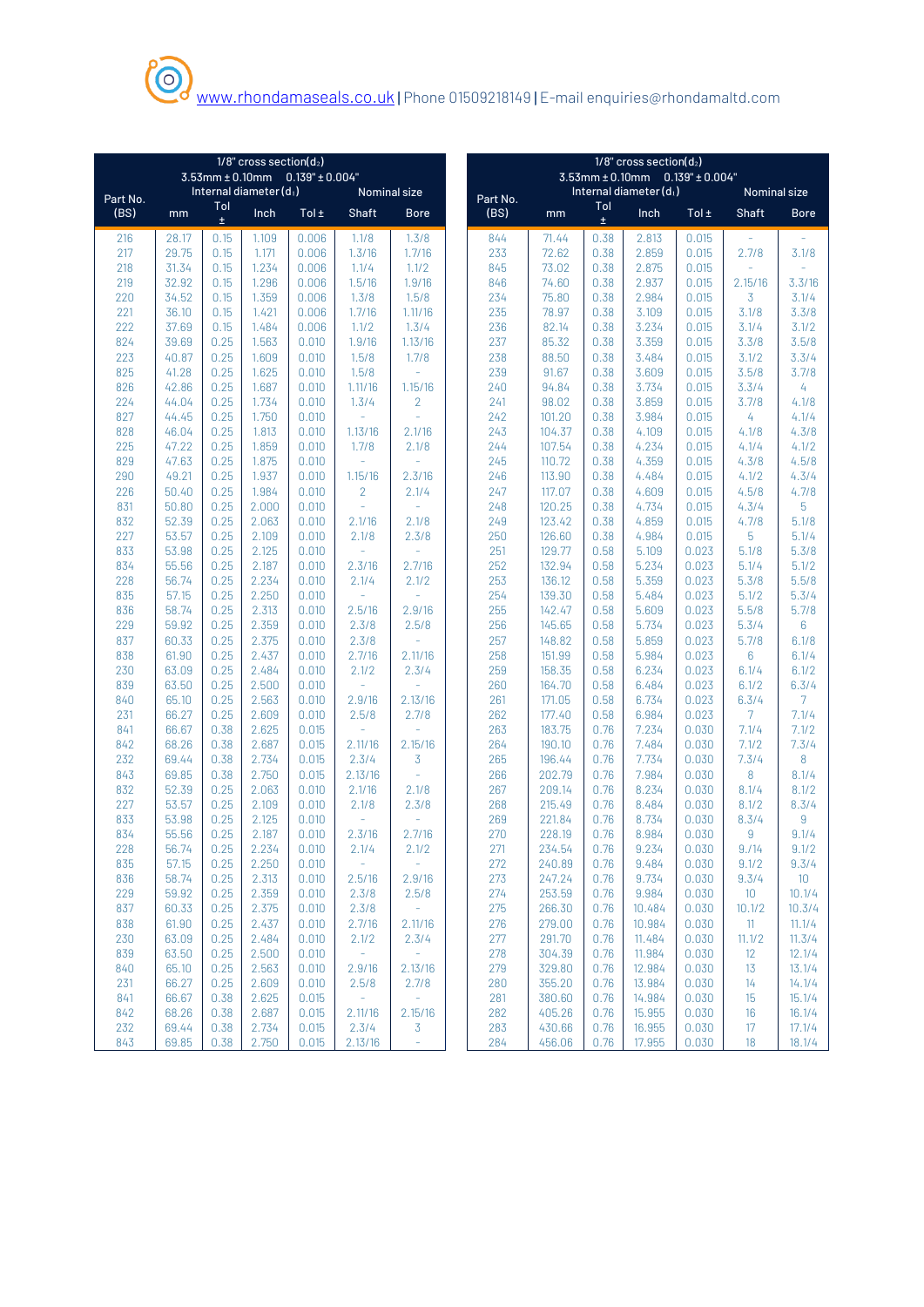|                                                                                                                                                                                                      | $3/16"$ cross section( $d_2$ ) |                    |                 |  |  |  |  |  |
|------------------------------------------------------------------------------------------------------------------------------------------------------------------------------------------------------|--------------------------------|--------------------|-----------------|--|--|--|--|--|
| $5.34$ mm $\pm$ 0.13mm 0.210" $\pm$ 0.005"<br>$5.34$ mm ± 0.13mm 0.210" ± 0.005"                                                                                                                     |                                |                    |                 |  |  |  |  |  |
| Internal diameter $(d_1)$<br>Nominal size<br>Internal diameter $(d_1)$<br>Part No.<br>Part No.                                                                                                       |                                |                    | Nominal size    |  |  |  |  |  |
| Tol<br>Tol<br>(BS)<br>(BS)<br>Inch<br>Tol $\pm$<br><b>Shaft</b><br>Inch<br><b>Bore</b><br>mm<br>mm<br>$\pm$<br>±.                                                                                    | Tol±                           | <b>Shaft</b>       | <b>Bore</b>     |  |  |  |  |  |
| 10.46<br>0.13<br>0.412<br>0.005<br>7/16<br>13/16<br>354A<br>130.18<br>0.58<br>5.125<br>309                                                                                                           | 0.023                          |                    |                 |  |  |  |  |  |
| 310<br>12.07<br>0.005<br>1/2<br>7/8<br>355<br>132.72<br>5.225<br>0.13<br>0.475<br>0.58                                                                                                               | 0.023                          | 5.1/4              | 5.5/8           |  |  |  |  |  |
| 311<br>13.64<br>0.13<br>0.537<br>0.005<br>9/16<br>15/16<br>355A<br>133.35<br>0.58<br>5.250                                                                                                           | 0.023                          | $\equiv$           |                 |  |  |  |  |  |
| 312<br>15.24<br>0.13<br>0.600<br>0.005<br>5/8<br>356<br>135.90<br>0.58<br>5.350<br>1                                                                                                                 | 0.023                          | 5.3/8              | 5.3/4           |  |  |  |  |  |
| 313<br>16.81<br>0.662<br>356A<br>5.375<br>0.13<br>0.005<br>11/16<br>1.1/16<br>136.53<br>0.58                                                                                                         | 0.023                          | ÷.                 |                 |  |  |  |  |  |
| 314<br>18.42<br>0.725<br>3/4<br>357<br>5.475<br>0.13<br>0.005<br>1.1/8<br>139.07<br>0.58                                                                                                             | 0.023                          | 5.1/2              | 5.7/8           |  |  |  |  |  |
| 315<br>19.99<br>0.15<br>0.787<br>0.006<br>13/16<br>1.3/16<br>357A<br>139.70<br>0.58<br>5.500                                                                                                         | 0.023                          | $\bar{a}$          |                 |  |  |  |  |  |
| 21.59<br>0.850<br>7/8<br>1.1/4<br>358<br>142.24<br>5.600<br>316<br>0.15<br>0.006<br>0.58                                                                                                             | 0.023                          | 5.5/8              | 6               |  |  |  |  |  |
| 317<br>23.16<br>0.912<br>15/16<br>1.5/16<br>358A<br>142.88<br>5.625<br>0.15<br>0.006<br>0.58                                                                                                         | 0.023                          | $\equiv$           | ٠               |  |  |  |  |  |
| 318<br>24.77<br>0.15<br>359<br>0.975<br>0.006<br>$\overline{1}$<br>1.3/8<br>145.42<br>0.58<br>5.725<br>319<br>26.34<br>359A<br>146.05<br>0.15<br>1.037<br>0.006<br>1.1/16<br>1.7/16<br>0.58<br>5.750 | 0.023<br>0.023                 | 5.3/4<br>$\bar{a}$ | 6.1/8           |  |  |  |  |  |
| 320<br>27.94<br>0.15<br>1.1/8<br>1.1/2<br>360<br>7.268<br>1.100<br>0.006<br>184.60<br>0.58                                                                                                           | 0.023                          | 5.7/8              | 6.1/4           |  |  |  |  |  |
| 321<br>29.51<br>0.15<br>1.162<br>1.3/16<br>1.9/16<br>360A<br>149.23<br>5.875<br>0.006<br>0.58                                                                                                        | 0.023                          |                    |                 |  |  |  |  |  |
| 322<br>31.12<br>1.225<br>1.1/4<br>1.5/8<br>361<br>151.77<br>5.975<br>0.15<br>0.006<br>0.58                                                                                                           | 0.023                          | 6                  | 6.3/8           |  |  |  |  |  |
| 323<br>1.287<br>1.5/16<br>361A<br>32.69<br>0.15<br>0.006<br>1.11/16<br>155.00<br>0.58<br>6.102                                                                                                       | 0.023                          | 6.1/8              | 6.1/2           |  |  |  |  |  |
| 324<br>34.29<br>1.350<br>362<br>6.225<br>0.15<br>0.006<br>1.3/8<br>1.3/4<br>158.12<br>0.58                                                                                                           | 0.023                          | 6.1/4              | 6.5/8           |  |  |  |  |  |
| 325<br>37.47<br>1.1/2<br>1.7/8<br>362A<br>6.350<br>0.25<br>1.475<br>0.010<br>161.30<br>0.58                                                                                                          | 0.023                          | 6.3/8              | 6.3/4           |  |  |  |  |  |
| $\overline{2}$<br>326<br>40.65<br>0.25<br>1.600<br>1.5/8<br>363<br>164.47<br>0.58<br>6.475<br>0.010                                                                                                  | 0.023                          | 6.1/2              | 6.5/8           |  |  |  |  |  |
| 327<br>43.82<br>0.25<br>1.725<br>0.010<br>13/4<br>2.1/8<br>363A<br>167.70<br>6.602<br>0.58                                                                                                           | 0.023                          | 6.5/8              | $\overline{7}$  |  |  |  |  |  |
| 328<br>47.00<br>1.850<br>1.7/8<br>2.1/4<br>364<br>0.25<br>0.010<br>170.82<br>0.58<br>6.725                                                                                                           | 0.023                          | 6.3/4              | 7.1/8           |  |  |  |  |  |
| 329<br>$\overline{2}$<br>2.3/8<br>365<br>6.975<br>50.16<br>0.25<br>1.975<br>0.010<br>177.17<br>0.58                                                                                                  | 0.023                          | $7^{\circ}$        | 7.3/8           |  |  |  |  |  |
| 330<br>53.34<br>0.25<br>2.100<br>2.1/8<br>2.1/2<br>366<br>183.52<br>7.225<br>0.010<br>0.58                                                                                                           | 0.023                          | 7.1/4              | 7.5/8           |  |  |  |  |  |
| 331<br>56.52<br>0.25<br>2.225<br>0.010<br>2.1/4<br>2.5/8<br>367<br>189.87<br>0.58<br>7.475                                                                                                           | 0.023                          | 7.1/2              | 7.7/8           |  |  |  |  |  |
| 332<br>59.70<br>0.25<br>2.350<br>2.3/8<br>2.3/4<br>368<br>196.22<br>0.58<br>7.725<br>0.010                                                                                                           | 0.023                          | 7.3/4              | 8.1/8           |  |  |  |  |  |
| 333<br>62.87<br>2.7/8<br>369<br>7.975<br>0.25<br>2.475<br>0.010<br>2.1/2<br>202.57<br>0.76                                                                                                           | 0.030                          | 8                  | 8.3/8           |  |  |  |  |  |
| 334<br>66.04<br>2.5/8<br>3<br>8.225<br>0.25<br>2.600<br>0.010<br>370<br>208.92<br>0.76                                                                                                               | 0.030                          | 8.1/4              | 8.5/8           |  |  |  |  |  |
| 335<br>69.22<br>2.725<br>0.015<br>2.3/4<br>3.1/8<br>371<br>215.27<br>0.76<br>8.475<br>0.38                                                                                                           | 0.030                          | 8.1/2              | 8.7/8           |  |  |  |  |  |
| 372<br>336<br>72.40<br>2.850<br>2.7/8<br>3.1/4<br>221.62<br>0.76<br>8.725<br>0.38<br>0.015                                                                                                           | 0.030                          | 8.3/4              | 9.1/8           |  |  |  |  |  |
| 619<br>74.63<br>2.938<br>2.15/16<br>3.5/16<br>373<br>227.97<br>8.975<br>0.38<br>0.015<br>0.76                                                                                                        | 0.030                          | 9                  | 9.3/8           |  |  |  |  |  |
| 337<br>75.57<br>2.975<br>3<br>374<br>234.32<br>9.225<br>0.38<br>0.015<br>3.3/8<br>0.76                                                                                                               | 0.030                          | 9.1/4              | 9.5/8           |  |  |  |  |  |
| 78.74<br>3.1/8<br>375<br>240.67<br>9.475<br>338<br>0.38<br>3.100<br>0.015<br>3.1/2<br>0.76<br>79.77<br>3.141<br>$\bar{a}$                                                                            | 0.030<br>0.030                 | 9.1/2              | 9.7/8<br>10.1/8 |  |  |  |  |  |
| 620<br>0.015<br>376<br>9.725<br>0.38<br>247.02<br>0.76<br>339<br>81.92<br>3.225<br>3.1/4<br>3.5/8<br>377<br>253.37<br>0.76<br>9.975<br>0.38<br>0.015                                                 | 0.030                          | 9.3/4<br>10        | 10.3/8          |  |  |  |  |  |
| 340<br>3.350<br>3.3/8<br>378<br>266.07<br>10.475<br>85.09<br>0.38<br>0.015<br>3.3/4<br>0.76                                                                                                          | 0.030                          | 10.1/2             | 10.7/8          |  |  |  |  |  |
| 341<br>88.27<br>379<br>0.38<br>3.475<br>0.015<br>3.1/2<br>3.7/8<br>278.77<br>0.76<br>10.975                                                                                                          | 0.030                          | 11                 | 11.3/8          |  |  |  |  |  |
| 621<br>89.69<br>3.9/16<br>380<br>11.475<br>0.38<br>3.531<br>0.015<br>3.15/16<br>291.47<br>0.76                                                                                                       | 0.030                          | 11.1/2             | 11.7/8          |  |  |  |  |  |
| 342<br>3.600<br>3.5/8<br>4<br>381<br>304.17<br>11.975<br>91.44<br>0.38<br>0.015<br>0.76                                                                                                              | 0.030                          | 12                 | 12.3/8          |  |  |  |  |  |
| 343<br>94.62<br>3.725<br>3.3/4<br>382<br>329.57<br>0.76<br>12.975<br>0.38<br>0.015<br>4.1/8                                                                                                          | 0.030                          | 13                 | 13.3/8          |  |  |  |  |  |
| 344<br>97.80<br>4.1/4<br>383<br>0.38<br>3.850<br>0.015<br>3.7/8<br>354.97<br>0.76<br>13.975                                                                                                          | 0.030                          | 14                 | 14.3/8          |  |  |  |  |  |
| 622<br>384<br>0.38<br>3.937<br>0.015<br>3.15/16<br>4.5/16<br>380.37<br>0.76<br>14.975<br>100.00                                                                                                      | 0.030                          | 15                 | 15.3/8          |  |  |  |  |  |
| 345<br>100.97<br>3.975<br>4.3/8<br>385<br>405.26<br>15.955<br>0.38<br>0.015<br>4<br>1.14                                                                                                             | 0.045                          | 16                 | 16.3/8          |  |  |  |  |  |
| 346<br>104.14<br>0.38<br>4.100<br>0.015<br>4.1/8<br>4.1/2<br>386<br>430.66<br>1.14<br>16.955                                                                                                         | 0.045                          | 17                 | 17.3/8          |  |  |  |  |  |
| 347<br>4.225<br>4.1/4<br>4.5/8<br>387<br>107.32<br>0.38<br>0.015<br>456.06<br>1.14<br>17.955                                                                                                         | 0.045                          | 18                 | 18.3/8          |  |  |  |  |  |
| 623<br>109.54<br>4.313<br>388<br>481.46<br>18.955<br>0.38<br>0.015<br>$\rightarrow$<br>÷,<br>1.14                                                                                                    | 0.045                          | 19                 | 19.3/8          |  |  |  |  |  |
| 348<br>389<br>110.49<br>0.38<br>4.350<br>0.015<br>4.3/4<br>506.81<br>1.14<br>19.953<br>4.3/8                                                                                                         | 0.045                          | 20                 | 20.3/8          |  |  |  |  |  |
| 349<br>113.67<br>4.475<br>4.1/2<br>4.7/8<br>390<br>532.20<br>20.953<br>0.38<br>0.015<br>1.14                                                                                                         | 0.045                          | 21                 | 21.3/8          |  |  |  |  |  |
| 350<br>4.600<br>5<br>391<br>557.60<br>21.953<br>116.84<br>0.38<br>0.015<br>4.5/8<br>1.14                                                                                                             | 0.045                          | 22                 | 22.3/8          |  |  |  |  |  |
| 350A<br>117.48<br>4.625<br>392<br>22.940<br>0.38<br>0.015<br>$\equiv$<br>582.68<br>1.52<br>$\sim$                                                                                                    | 0.060                          | 23                 | 23.3/8          |  |  |  |  |  |
| 351<br>120.02<br>4.725<br>0.015<br>393<br>608.08<br>23.940<br>0.38<br>4.3/4<br>5.1/8<br>1.52                                                                                                         | 0.060                          | 24                 | 24.3/8          |  |  |  |  |  |
| 394<br>351A<br>120.70<br>0.38<br>4.752<br>$\rightarrow$<br>633.48<br>1.52<br>24.940<br>0.015<br>$\sim$                                                                                               | 0.060                          | 25                 | 25.3/8          |  |  |  |  |  |
| 352<br>123.20<br>4.850<br>395<br>658.88<br>1.52<br>25.940<br>0.38<br>0.015<br>4.7/8<br>5.1/4                                                                                                         | 0.060                          | 26                 | 26.3/8          |  |  |  |  |  |
| 352A<br>123.80<br>4.874<br>0.015<br>$\omega$<br>0.38<br>$\equiv$                                                                                                                                     |                                |                    |                 |  |  |  |  |  |
| 353<br>126.37<br>4.975<br>0.015<br>0.38<br>5<br>5.3/8<br>353A<br>127.00<br>5.000<br>÷,<br>0.58<br>0.023                                                                                              |                                |                    |                 |  |  |  |  |  |

129.54 0.58 5.100 0.023 5.1/8 5.1/2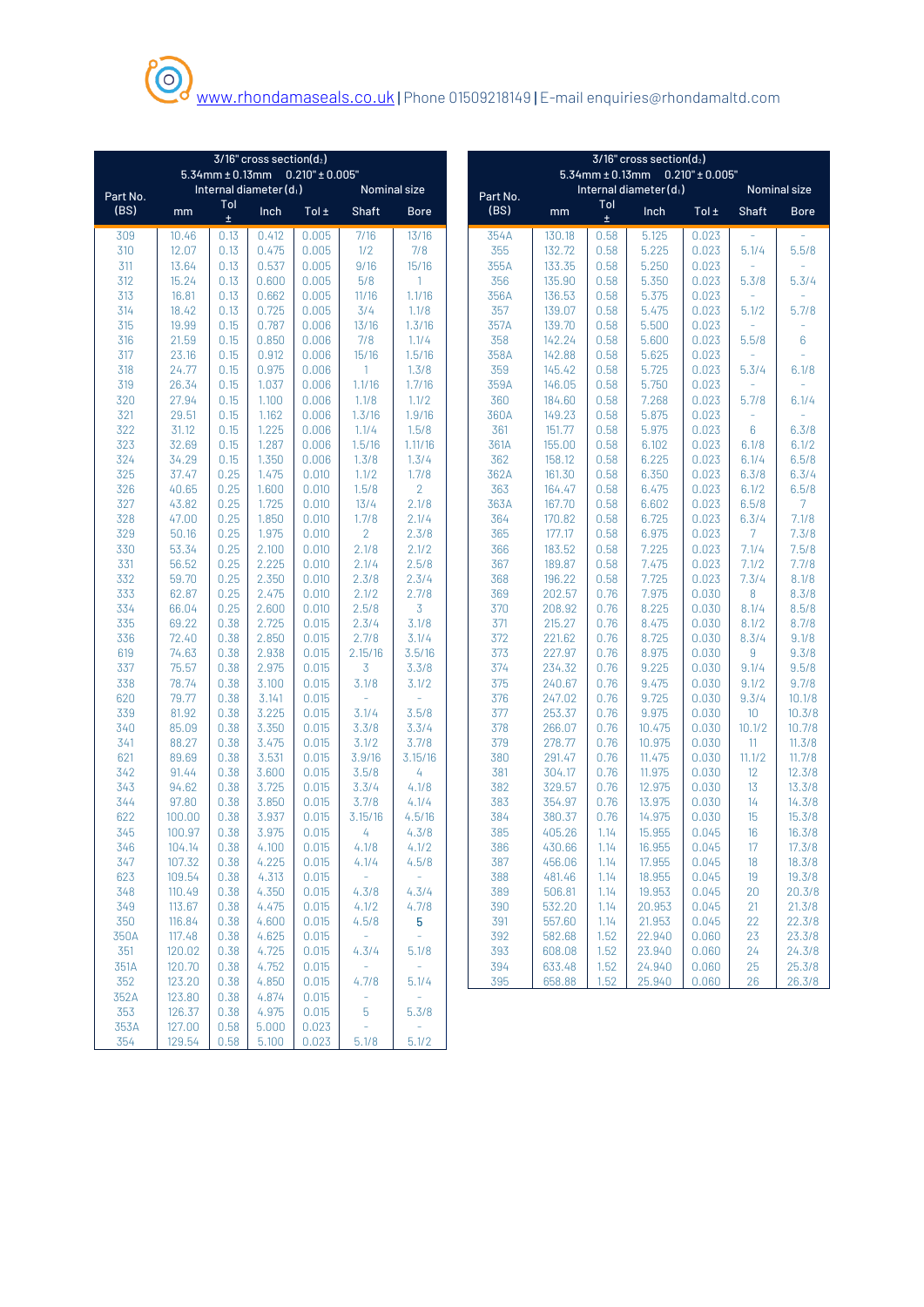|             | $1/4$ " cross section( $d_2$ )<br>$6.99$ mm $\pm$ 0.15mm 0.275" $\pm$ 0.006" |              |                           |                |                   |                   |  |             | $1/4$ " cross section( $d_2$ ) |              |                        |                                         |              |                      |  |
|-------------|------------------------------------------------------------------------------|--------------|---------------------------|----------------|-------------------|-------------------|--|-------------|--------------------------------|--------------|------------------------|-----------------------------------------|--------------|----------------------|--|
|             |                                                                              |              | Internal diameter $(d_1)$ |                |                   |                   |  |             |                                |              | Internal diameter (d1) | 6.99mm $\pm$ 0.15mm 0.275" $\pm$ 0.006" |              |                      |  |
| Part No.    |                                                                              | Tol          |                           |                |                   | Nominal size      |  | Part No.    |                                | Tol          |                        |                                         |              | Nominal size         |  |
| (BS)        | mm                                                                           | $\pm$        | Inch                      | Tol ±          | Shaft             | <b>Bore</b>       |  | (BS)        | mm                             | Ŧ.           | Inch                   | Tol $\pm$                               | <b>Shaft</b> | <b>Bore</b>          |  |
| 425         | 113.67                                                                       | 0.38         | 4.475                     | 0.015          | 4.1/2             | 5                 |  | 449         | 253.57                         | 0.76         | 9.944                  | 0.030                                   | 10           | 10.1/2               |  |
| 624         | 114.70                                                                       | 0.38         | 4.516                     | 0.015          | 4.9/16            | 5.1/16            |  | 449A        | 259.70                         | 0.76         | 10.184                 | 0.030                                   | 10.1/4       | 10.3/4               |  |
| 426         | 116.84                                                                       | 0.38         | 4.600                     | 0.015          | 4.5/8             | 5.1/8             |  | 450         | 266.07                         | 0.76         | 10.434                 | 0.030                                   | 10.1/2       | 11                   |  |
| 427         | 120.02                                                                       | 0.38         | 4.725                     | 0.015          | 4.3/4             | 5.1/4             |  | 450A        | 272.40                         | 0.76         | 10.682                 | 0.030                                   | 10.3/4       | 11.1/4               |  |
| 428<br>625  | 123.20<br>124.60                                                             | 0.38<br>0.38 | 4.850<br>4.906            | 0.015<br>0.015 | 4.7/8             | 5.3/8             |  | 451<br>451A | 278.77<br>285.10               | 0.76<br>0.76 | 10.932<br>11.180       | 0.030<br>0.030                          | 11<br>11.1/4 | 11.1/2<br>11.3/4     |  |
| 429         | 126.37                                                                       | 0.38         | 4.975                     | 0.015          | 5                 | 5.1/2             |  | 452         | 291.47                         | 0.76         | 11.430                 | 0.030                                   | 11.1/2       | $12 \overline{ }$    |  |
| 430         | 129.54                                                                       | 0.58         | 5.100                     | 0.023          | 5.1/8             | 5.5/8             |  | 452A        | 297.80                         | 0.76         | 11.678                 | 0.030                                   | 11.3/4       | 12.1/4               |  |
| 431         | 132.72                                                                       | 0.58         | 5.225                     | 0.023          | 5.1/4             | 5.3/4             |  | 453         | 304.17                         | 0.76         | 11.928                 | 0.030                                   | 12           | 12.1/2               |  |
| 626         | 134.50                                                                       | 0.58         | 5.295                     | 0.023          |                   |                   |  | 453A        | 310.50                         | 0.76         | 12.176                 | 0.030                                   | 12.1/4       | 12.3/4               |  |
| 432         | 135.90                                                                       | 0.58         | 5.350                     | 0.023          | 5.3/8             | 5.7/8             |  | 454         | 316.87                         | 0.76         | 12.426                 | 0.030                                   | 12.1/2       | 13                   |  |
| 433         | 139.07                                                                       | 0.58         | 5.475                     | 0.023          | 5.1/2             | $6\phantom{1}$    |  | 455         | 329.57                         | 0.76         | 12.924                 | 0.030                                   | 13           | 13.1/2               |  |
| 434         | 142.24                                                                       | 0.58         | 5.600                     | 0.023          | 5.5/8             | 6.1/8             |  | 456         | 342.27                         | 0.76         | 13.422                 | 0.030                                   | 13.1/2       | 14                   |  |
| 435<br>436  | 145.42<br>148.60                                                             | 0.58<br>0.58 | 5.725<br>5.850            | 0.023<br>0.023 | 5.3/4<br>5.7/8    | 6.1/4<br>6.3/8    |  | 457<br>458  | 354.97<br>367.67               | 0.76<br>0.76 | 13.920<br>14.418       | 0.030<br>0.030                          | 14<br>14.1/2 | 14.1/2<br>15         |  |
| 437         | 151.77                                                                       | 0.58         | 5.975                     | 0.023          | 6                 | 6.1/2             |  | 459         | 380.37                         | 0.76         | 14.916                 | 0.030                                   | 15           | 15.1/2               |  |
| 872         | 155.60                                                                       | 0.58         | 6.126                     | 0.023          | 6.1/8             | 6.5/8             |  | 460         | 393.07                         | 0.76         | 15.415                 | 0.030                                   | 15.1/2       | 16                   |  |
| 438         | 158.12                                                                       | 0.58         | 6.225                     | 0.023          | 6.1/4             | 6.3/4             |  | 461         | 405.26                         | 1.14         | 15.893                 | 0.045                                   | 16           | 16.1/2               |  |
| 627         | 159.50                                                                       | 0.58         | 6.280                     | 0.023          | i.                |                   |  | 462         | 417.96                         | 1.14         | 16.391                 | 0.045                                   | 16.1/2       | 17                   |  |
| 874         | 161.90                                                                       | 0.58         | 6.374                     | 0.023          | L.                |                   |  | 463         | 430.66                         | 1.14         | 16.889                 | 0.045                                   | 17           | 17.1/2               |  |
| 439         | 164.47                                                                       | 0.58         | 6.475                     | 0.023          | 6.1/2             | $\overline{7}$    |  | 464         | 443.36                         | 1.14         | 17.387                 | 0.045                                   | 17.1/2       | 18                   |  |
| 628         | 166.70                                                                       | 0.58         | 6.563                     | 0.023          | 6.9/16            | 7.1/16            |  | 465         | 456.06                         | 1.14         | 17.885                 | 0.045                                   | 18           | 18.1/2               |  |
| 876<br>440  | 168.30<br>170.82                                                             | 0.58<br>0.58 | 6.626<br>6.725            | 0.023<br>0.023 | 6.5/8<br>6.3/4    | 7.1/8<br>7.1/4    |  | 466<br>467  | 468.76<br>481.46               | 1.14<br>1.14 | 18.383<br>18.881       | 0.045<br>0.045                          | 18.1/2<br>19 | 19<br>19.1/2         |  |
| 878         | 174.60                                                                       | 0.58         | 6.874                     | 0.023          |                   |                   |  | 468         | 494.16                         | 1.14         | 19.379                 | 0.045                                   | 19.1/2       | 20                   |  |
| 441         | 177.17                                                                       | 0.58         | 6.975                     | 0.023          | $\overline{7}$    | 7.1/2             |  | 469         | 506.86                         | 1.14         | 19.877                 | 0.045                                   | 20           | 20.1/2               |  |
| 441A        | 181.00                                                                       | 0.76         | 7.126                     | 0.030          |                   |                   |  | 470         | 532.26                         | 1.14         | 20.873                 | 0.045                                   | 21           | 21.1/2               |  |
| 442         | 183.52                                                                       | 0.76         | 7.225                     | 0.030          | 7.1/4             | 7.3/4             |  | 471         | 557.66                         | 1.14         | 21.869                 | 0.045                                   | 22           | 22.1/2               |  |
| 442A        | 187.30                                                                       | 0.76         | 7.374                     | 0.030          | 7.3/8             | 7.7/8             |  | 472         | 582.68                         | 1.52         | 22.850                 | 0.060                                   | 23           | 23.1/2               |  |
| 443<br>443A | 189.87<br>193.70                                                             | 0.76<br>0.76 | 7.475<br>7.626            | 0.030<br>0.030 | 7.1/2<br>7.5/8    | 8<br>8.1/8        |  | 473<br>474  | 608.08<br>633.48               | 1.52<br>1.52 | 23.846<br>24.842       | 0.060<br>0.060                          | 24<br>25     | 24.1/2<br>25.1/2     |  |
| 444         | 196.22                                                                       | 0.76         | 7.725                     | 0.030          | 7.3/4             | 8.1/4             |  | 475         | 658.88                         | 1.52         | 25.838                 | 0.060                                   | 26           | 26.1/2               |  |
| 444A        | 199.80                                                                       | 0.76         | 7.866                     | 0.030          | 7.7/8             | 8.3/8             |  |             |                                |              |                        |                                         |              |                      |  |
| 445         | 202.57                                                                       | 0.76         | 7.975                     | 0.030          | 8                 | 8.1/2             |  |             |                                |              |                        |                                         |              |                      |  |
| 445A        | 208.92                                                                       | 0.76         | 8.225                     | 0.030          | 8.1/4             | 8.3/4             |  |             |                                |              |                        | <b>O-rings for pipe gaskets</b>         |              |                      |  |
| 446         | 215.27<br>221.62                                                             | 0.76         | 8.475                     | 0.030          | 8.1/2             | 9<br>9.1/4        |  |             |                                |              | Internal diameter (d1) |                                         |              | <b>Cross section</b> |  |
| 446A        |                                                                              | 0.76         | 8.725                     | 0.030          | 8.3/4             |                   |  | Part No.    |                                |              |                        |                                         |              |                      |  |
| 343         | 94.62                                                                        | 0.38         | 3.725                     | 0.015          | 3.3/4             | 4.1/8             |  | (BS)        | mm                             | Tol<br>±.    | Inch                   | Tube<br>size inch                       | mm           | Tol $\pm$            |  |
| 344         | 97.80                                                                        | 0.38         | 3.850                     | 0.015          | 3.7/8             | 4.1/4             |  |             |                                |              |                        |                                         |              |                      |  |
| 622<br>345  | 100.00<br>100.97                                                             | 0.38<br>0.38 | 3.937<br>3.975            | 0.015<br>0.015 | 3.15/16<br>4      | 4.5/16<br>4.3/8   |  | 901<br>902  | 4.70<br>6.07                   | 0.13<br>0.13 | 0.185<br>0.239         | 3/32<br>1/8                             | 1.42<br>1.63 | 0.08<br>0.08         |  |
| 346         | 104.14                                                                       | 0.38         | 4.100                     | 0.015          | 4.1/8             | 4.1/2             |  | 903         | 7.65                           | 0.13         | 0.301                  | 3/16                                    | 1.63         | 0.08                 |  |
| 347         | 107.32                                                                       | 0.38         | 4.225                     | 0.015          | 4.1/4             | 4.5/8             |  | 904         | 8.92                           | 0.13         | 0.351                  | 1/4                                     | 1.83         | 0.08                 |  |
| 623         | 109.54                                                                       | 0.38         | 4.313                     | 0.015          | $\equiv$          | $\equiv$          |  | 905         | 10.52                          | 0.13         | 0.414                  | 5/16                                    | 1.83         | 0.08                 |  |
| 348         | 110.49                                                                       | 0.38         | 4.350                     | 0.015          | 4.3/8             | 4.3/4             |  | 906         | 11.89                          | 0.13         | 0.468                  | 3/8                                     | 1.98         | 0.08                 |  |
| 349         | 113.67                                                                       | 0.38         | 4.475                     | 0.015          | 4.1/2             | 4.7/8             |  | 907         | 13.46                          | 0.13         | 0.530                  | 7/16                                    | 2.08         | 0.08                 |  |
| 350<br>350A | 116.84<br>117.48                                                             | 0.38<br>0.38 | 4.600<br>4.625            | 0.015<br>0.015 | 4.5/8<br>$\equiv$ | 5<br>$\equiv$     |  | 908<br>909  | 16.36<br>17.93                 | 0.23<br>0.23 | 0.644<br>0.706         | 1/2<br>9/16                             | 2.20<br>2.46 | 0.08<br>0.08         |  |
| 351         | 120.02                                                                       | 0.38         | 4.725                     | 0.015          | 4.3/4             | 5.1/8             |  | 910         | 19.18                          | 0.23         | 0.755                  | 5/8                                     | 2.46         | 0.08                 |  |
| 351A        | 120.70                                                                       | 0.38         | 4.752                     | 0.015          | $\equiv$          | $\equiv$          |  | 911         | 21.92                          | 0.23         | 0.863                  | 11/16                                   | 2.95         | 0.10                 |  |
| 352         | 123.20                                                                       | 0.38         | 4.850                     | 0.015          | 4.7/8             | 5.1/4             |  | 912         | 23.47                          | 0.23         | 0.924                  | 3/4                                     | 2.95         | 0.10                 |  |
| 352A        | 123.80                                                                       | 0.38         | 4.874                     | 0.015          | $\equiv$          | ÷                 |  | 913         | 25.04                          | 0.23         | 0.986                  | 13/16                                   | 2.95         | 0.10                 |  |
| 353<br>353A | 126.37<br>127.00                                                             | 0.38<br>0.58 | 4.975<br>5.000            | 0.015<br>0.023 | 5<br>÷,           | 5.3/8<br>$\equiv$ |  | 914<br>916  | 26.62<br>29.74                 | 0.23<br>0.23 | 1.048<br>1.171         | 7/8<br>$\mathbf{1}$                     | 2.95<br>2.95 | 0.10<br>0.10         |  |
| 354         | 129.54                                                                       | 0.58         | 5.100                     | 0.023          | 5.1/8             | 5.1/2             |  | 918         | 34.42                          | 0.23         | 1.355                  | 1.1/8                                   | 2.95         | 0.10                 |  |
| 447         | 227.97                                                                       | 0.76         | 8.940                     | 0.030          | $\overline{9}$    | 9.1/2             |  | 920         | 37.47                          | 0.23         | 1.475                  | 1.1/4                                   | 3.00         | 0.10                 |  |
| 447A        | 234.32                                                                       | 0.76         | 9.189                     | 0.030          | 9.1/4             | 9.3/4             |  | 924         | 43.69                          | 0.23         | 1.720                  | 1.1/2                                   | 3.00         | 0.10                 |  |
| 448         | 240.67                                                                       | 0.76         | 9.438                     | 0.030          | 9.1/2             | 10 <sup>°</sup>   |  | 928         | 53.09                          | 0.23         | 2.090                  | 1.3/4                                   | 3.00         | 0.10                 |  |
| 448A        | 247.00                                                                       | 0.76         | 9.686                     | 0.030          | 9.3/4             | 10.1/4            |  | 932         | 59.36                          | 0.23         | 2.337                  | $2^{\circ}$                             | 3.00         | 0.10                 |  |

| $1/4$ " cross section( $d_2$ ) |        |                         |                        |                     |                     |             |  |  |  |  |  |
|--------------------------------|--------|-------------------------|------------------------|---------------------|---------------------|-------------|--|--|--|--|--|
|                                |        | $6.99$ mm $\pm 0.15$ mm |                        | $0.275" \pm 0.006"$ |                     |             |  |  |  |  |  |
| Part No.                       |        |                         | Internal diameter (d1) |                     | <b>Nominal size</b> |             |  |  |  |  |  |
| (BS)                           | mm     | Tol<br>Ŧ                | Inch                   | Tol $\pm$           | <b>Shaft</b>        | <b>Bore</b> |  |  |  |  |  |
| 449                            | 253.57 | 0.76                    | 9.944                  | 0.030               | 10 <sup>1</sup>     | 10.1/2      |  |  |  |  |  |
| 449A                           | 259.70 | 0.76                    | 10.184                 | 0.030               | 10.1/4              | 10.3/4      |  |  |  |  |  |
| 450                            | 266.07 | 0.76                    | 10.434                 | 0.030               | 10.1/2              | 11          |  |  |  |  |  |
| 450A                           | 272.40 | 0.76                    | 10.682                 | 0.030               | 10.3/4              | 11.1/4      |  |  |  |  |  |
| 451                            | 278.77 | 0.76                    | 10.932                 | 0.030               | 11                  | 11.1/2      |  |  |  |  |  |
| 451A                           | 285.10 | 0.76                    | 11.180                 | 0.030               | 11.1/4              | 11.3/4      |  |  |  |  |  |
| 452                            | 291.47 | 0.76                    | 11.430                 | 0.030               | 11.1/2              | 12          |  |  |  |  |  |
| 452A                           | 297.80 | 0.76                    | 11.678                 | 0.030               | 11.3/4              | 12.1/4      |  |  |  |  |  |
| 453                            | 304.17 | 0.76                    | 11.928                 | 0.030               | 12 <sup>°</sup>     | 12.1/2      |  |  |  |  |  |
| 453A                           | 310.50 | 0.76                    | 12.176                 | 0.030               | 12.1/4              | 12.3/4      |  |  |  |  |  |
| 454                            | 316.87 | 0.76                    | 12.426                 | 0.030               | 12.1/2              | 13          |  |  |  |  |  |
| 455                            | 329.57 | 0.76                    | 12.924                 | 0.030               | 13                  | 13.1/2      |  |  |  |  |  |
| 456                            | 342.27 | 0.76                    | 13.422                 | 0.030               | 13.1/2              | 14          |  |  |  |  |  |
| 457                            | 354.97 | 0.76                    | 13.920                 | 0.030               | 14                  | 14.1/2      |  |  |  |  |  |
| 458                            | 367.67 | 0.76                    | 14.418                 | 0.030               | 14.1/2              | 15          |  |  |  |  |  |
| 459                            | 380.37 | 0.76                    | 14.916                 | 0.030               | 15                  | 15.1/2      |  |  |  |  |  |
| 460                            | 393.07 | 0.76                    | 15.415                 | 0.030               | 15.1/2              | 16          |  |  |  |  |  |
| 461                            | 405.26 | 1.14                    | 15.893                 | 0.045               | 16                  | 16.1/2      |  |  |  |  |  |
| 462                            | 417.96 | 1.14                    | 16.391                 | 0.045               | 16.1/2              | 17          |  |  |  |  |  |
| 463                            | 430.66 | 1.14                    | 16.889                 | 0.045               | 17                  | 17.1/2      |  |  |  |  |  |
| 464                            | 443.36 | 1.14                    | 17.387                 | 0.045               | 17.1/2              | 18          |  |  |  |  |  |
| 465                            | 456.06 | 1.14                    | 17.885                 | 0.045               | 18                  | 18.1/2      |  |  |  |  |  |
| 466                            | 468.76 | 1.14                    | 18.383                 | 0.045               | 18.1/2              | 19          |  |  |  |  |  |
| 467                            | 481.46 | 1.14                    | 18.881                 | 0.045               | 19                  | 19.1/2      |  |  |  |  |  |
| 468                            | 494.16 | 1.14                    | 19.379                 | 0.045               | 19.1/2              | 20          |  |  |  |  |  |
| 469                            | 506.86 | 1.14                    | 19.877                 | 0.045               | 20                  | 20.1/2      |  |  |  |  |  |
| 470                            | 532.26 | 1.14                    | 20.873                 | 0.045               | 21                  | 21.1/2      |  |  |  |  |  |
| 471                            | 557.66 | 1.14                    | 21.869                 | 0.045               | 22                  | 22.1/2      |  |  |  |  |  |
| 472                            | 582.68 | 1.52                    | 22.850                 | 0.060               | 23                  | 23.1/2      |  |  |  |  |  |
| 473                            | 608.08 | 1.52                    | 23.846                 | 0.060               | 24                  | 24.1/2      |  |  |  |  |  |
| 474                            | 633.48 | 1.52                    | 24.842                 | 0.060               | 25                  | 25.1/2      |  |  |  |  |  |
| 475                            | 658.88 | 1.52                    | 25.838                 | 0.060               | 26                  | 26.1/2      |  |  |  |  |  |

|      | 0-rings for pipe gaskets                                      |          |       |                   |      |           |  |  |  |  |  |  |  |
|------|---------------------------------------------------------------|----------|-------|-------------------|------|-----------|--|--|--|--|--|--|--|
|      | Internal diameter $(d_1)$<br><b>Cross section</b><br>Part No. |          |       |                   |      |           |  |  |  |  |  |  |  |
| (BS) | mm                                                            | Tol<br>+ | Inch  | Tube<br>size inch | mm   | Tol $\pm$ |  |  |  |  |  |  |  |
| 901  | 4.70                                                          | 0.13     | 0.185 | 3/32              | 1.42 | 0.08      |  |  |  |  |  |  |  |
| 902  | 6.07                                                          | 0.13     | 0.239 | 1/8               | 1.63 | 0.08      |  |  |  |  |  |  |  |
| 903  | 7.65                                                          | 0.13     | 0.301 | 3/16              | 1.63 | 0.08      |  |  |  |  |  |  |  |
| 904  | 8.92                                                          | 0.13     | 0.351 | 1/4               | 1.83 | 0.08      |  |  |  |  |  |  |  |
| 905  | 10.52                                                         | 0.13     | 0.414 | 5/16              | 1.83 | 0.08      |  |  |  |  |  |  |  |
| 906  | 11.89                                                         | 0.13     | 0.468 | 3/8               | 1.98 | 0.08      |  |  |  |  |  |  |  |
| 907  | 13.46                                                         | 0.13     | 0.530 | 7/16              | 2.08 | 0.08      |  |  |  |  |  |  |  |
| 908  | 16.36                                                         | 0.23     | 0.644 | 1/2               | 2.20 | 0.08      |  |  |  |  |  |  |  |
| 909  | 17.93                                                         | 0.23     | 0.706 | 9/16              | 2.46 | 0.08      |  |  |  |  |  |  |  |
| 910  | 19.18                                                         | 0.23     | 0.755 | 5/8               | 2.46 | 0.08      |  |  |  |  |  |  |  |
| 911  | 21.92                                                         | 0.23     | 0.863 | 11/16             | 2.95 | 0.10      |  |  |  |  |  |  |  |
| 912  | 23.47                                                         | 0.23     | 0.924 | 3/4               | 2.95 | 0.10      |  |  |  |  |  |  |  |
| 913  | 25.04                                                         | 0.23     | 0.986 | 13/16             | 2.95 | 0.10      |  |  |  |  |  |  |  |
| 914  | 26.62                                                         | 0.23     | 1.048 | 7/8               | 2.95 | 0.10      |  |  |  |  |  |  |  |
| 916  | 29.74                                                         | 0.23     | 1.171 |                   | 2.95 | 0.10      |  |  |  |  |  |  |  |
| 918  | 34.42                                                         | 0.23     | 1.355 | 1.1/8             | 2.95 | 0.10      |  |  |  |  |  |  |  |
| 920  | 37.47                                                         | 0.23     | 1.475 | 1.1/4             | 3.00 | 0.10      |  |  |  |  |  |  |  |
| 924  | 43.69                                                         | 0.23     | 1.720 | 1.1/2             | 3.00 | 0.10      |  |  |  |  |  |  |  |
| 928  | 53.09                                                         | 0.23     | 2.090 | 1.3/4             | 3.00 | 0.10      |  |  |  |  |  |  |  |
| 932  | 59.36                                                         | 0.23     | 2.337 | 2                 | 3.00 | 0.10      |  |  |  |  |  |  |  |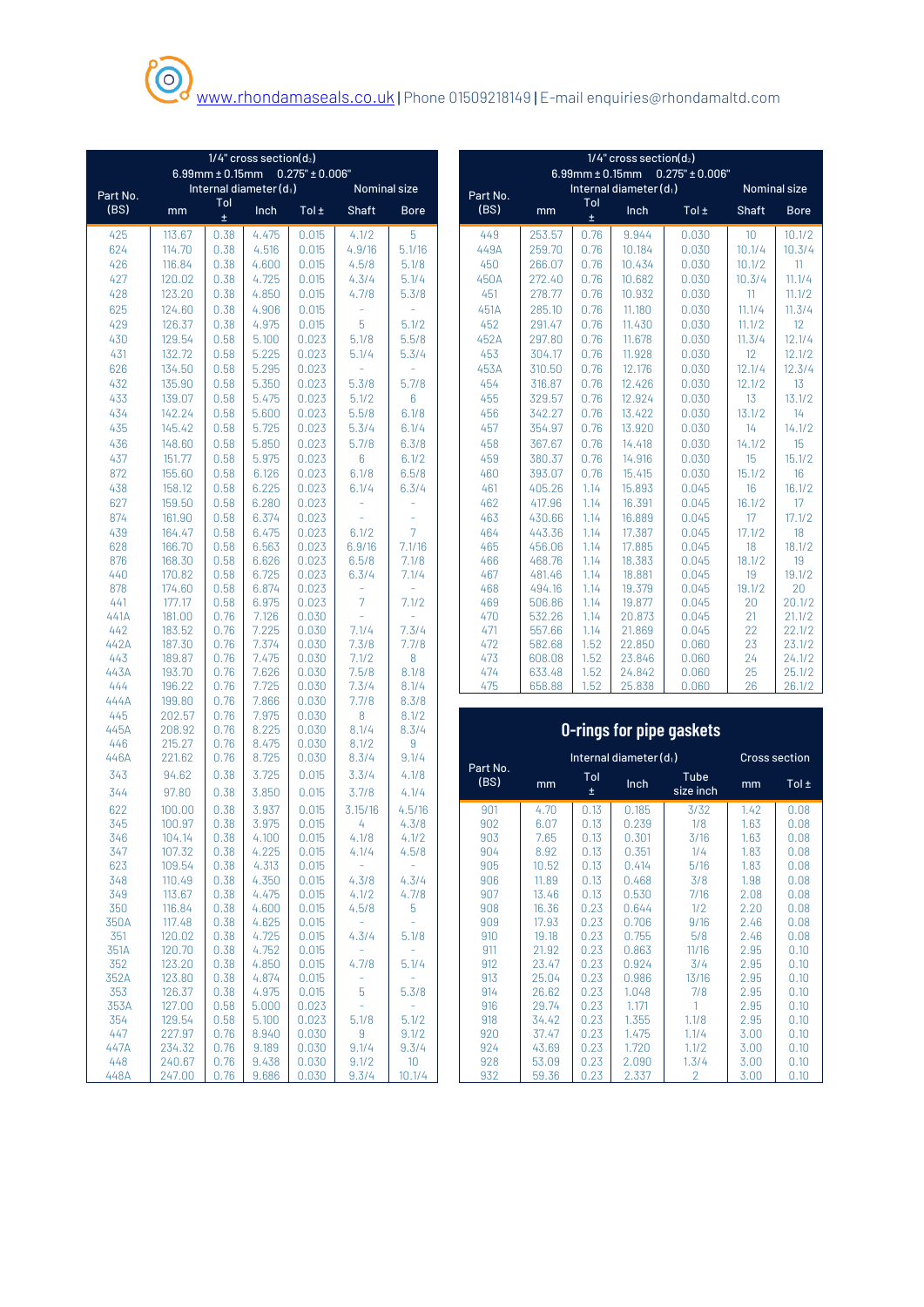

## **O-ring sizes**

#### O-ring sizes and dimensions BS4518

#### Measuring an O-RIng



|             | <b>Materials</b> |                |
|-------------|------------------|----------------|
| <b>NBR</b>  | <b>FKM/VIT</b>   | <b>FPDM</b>    |
| <b>HNBR</b> | <b>FFKM</b>      | Neoprene       |
| <b>PTFF</b> | Silicone         | Fluorosilicone |

Other materials are available on request

|             | Internal<br>$dia(d_1)$ | Tol± |         | Internal<br>$dia(d_1)$ | Tol± |         | Internal<br>$dia(d_1)$ | Tol± |         | Internal<br>$dia(d_1)$ | Tol± |             | Internal<br>$dia(d_1)$   | Tol± |
|-------------|------------------------|------|---------|------------------------|------|---------|------------------------|------|---------|------------------------|------|-------------|--------------------------|------|
| Part No     | $(d_2)$ 1.6 ±          |      | Part No | $(d_2) 2.4 \pm$        |      | Part No | $(d_2)$ 3.0 ±          |      | Part No | $(d_2)$ 5.7 ±          |      | Part No     | $(d_2)$ 5.7 ±            |      |
|             | $0.08$ mm              |      |         | 0.08mm                 |      |         | $0.10$ mm              |      |         | $0.12$ mm              |      |             | $0.12$ mm                |      |
| 0031-16     | 3.1                    | 0.15 | 0186-24 | 18.6                   | 0.25 | 0445-30 | 44.5                   | 0.30 | 0493-57 | 49.3                   | 0.30 | 2993-57     | 299.3                    | 1.00 |
| $0041 - 16$ | 4.1                    | 0.15 | 0196-24 | 19.6                   | 0.25 | 0495-30 | 49.5                   | 0.30 | 0523-57 | 52.3                   | 0.40 | 3193-57     | 319.3                    | 1.50 |
| 0051-16     | 5.1                    | 0.15 | 0216-24 | 21.6                   | 0.25 | 0545-30 | 54.5                   | 0.40 | 0543-57 | 54.3                   | 0.40 | 3393-57     | 339.3                    | 1.50 |
| 0061-16     | 6.1                    | 0.15 | 0246-24 | 24.6                   | 0.25 | 0595-30 | 59.5                   | 0.40 | 0593-57 | 59.3                   | 0.40 | 3593-57     | 359.3                    | 1.50 |
| 0071-16     | 7.1                    | 0.15 | 0276-24 | 27.6                   | 0.25 | 0645-30 | 64.5                   | 0.40 | 0623-57 | 62.3                   | 0.40 | 3793-57     | 379.3                    | 1.50 |
| 0081-16     | 8.1                    | 0.15 | 0296-24 | 29.6                   | 0.25 | 0695-30 | 69.5                   | 0.40 | 0643-57 | 64.3                   | 0.40 | 3993-57     | 399.3                    | 1.50 |
| 0091-16     | 9.1                    | 0.15 | 0316-24 | 31.6                   | 0.30 | 0745-30 | 74.5                   | 0.40 | 0693-57 | 69.3                   | 0.40 | 4193-57     | 419.3                    | 2.00 |
| $0101 - 16$ | 10.1                   | 0.20 | 0346-24 | 34.6                   | 0.30 | 0795-30 | 79.5                   | 0.40 | 0743-57 | 74.3                   | 0.40 | 4393-57     | 439.3                    | 2.00 |
| $0111 - 16$ | 11.1                   | 0.20 | 0376-24 | 37.6                   | 0.30 | 0845-30 | 84.5                   | 0.50 | 0793-57 | 79.3                   | 0.40 | 4593-57     | 459.3                    | 2.00 |
| $0121 - 16$ | 12.1                   | 0.20 | 0396-24 | 39.6                   | 0.30 | 0895-30 | 89.5                   | 0.50 | 0843-57 | 84.3                   | 0.50 | 4793-57     | 479.3                    | 2.00 |
| $0131 - 16$ | 13.1                   | 0.20 | 0416-24 | 41.6                   | 0.30 | 0945-30 | 94.5                   | 0.50 | 0893-57 | 89.3                   | 0.50 | 4993-57     | 499.3                    | 2.00 |
| $0141 - 16$ | 14.1                   | 0.20 | 0446-24 | 44.6                   | 0.30 | 0995-30 | 99.5                   | 0.50 | 0943-57 | 94.3                   | 0.50 |             |                          |      |
| 0151-16     | 15.1                   | 0.20 | 0476-24 | 47.6                   | 0.30 | 1045-30 | 104.5                  | 0.50 | 0993-57 | 99.3                   | 0.50 |             | $(d_2)$ 8.4 $\pm$ 0.15mm |      |
| $0161 - 16$ | 16.1                   | 0.20 | 0496-24 | 49.6                   | 0.30 | 1095-30 | 109.5                  | 0.50 | 1043-57 | 104.3                  | 0.50 | 1441-84     | 144.1                    | 0.60 |
| $0171 - 16$ | 17.1                   | 0.20 | 0516-24 | 51.6                   | 0.40 | 1145-30 | 114.5                  | 0.50 | 1093-57 | 109.3                  | 0.50 | 1491-84     | 149.1                    | 0.60 |
| $0181 - 16$ | 18.1                   | 0.25 | 0546-24 | 54.6                   | 0.40 | 1195-30 | 119.5                  | 0.50 | 1143-57 | 114.3                  | 0.50 | 1541-84     | 154.1                    | 0.60 |
| 0191-16     | 19.1                   | 0.25 | 0576-24 | 57.6                   | 0.40 | 1245-30 | 124.5                  | 0.60 | 1193-57 | 119.3                  | 0.50 | 1591-84     | 159.1                    | 0.60 |
| 0221-16     | 22.1                   | 0.25 | 0596-24 | 59.6                   | 0.40 | 1295-30 | 129.5                  | 0.60 | 1243-57 | 124.3                  | 0.60 | 1641-84     | 164.1                    | 0.60 |
| 0251-16     | 25.1                   | 0.25 | 0616-24 | 61.6                   | 0.40 | 1345-30 | 134.5                  | 0.60 | 1293-57 | 129.3                  | 0.60 | $1741 - 84$ | 174.1                    | 0.60 |
| 0271-16     | 27.1                   | 0.25 | 0646-24 | 64.6                   | 0.40 | 1395-30 | 139.5                  | 0.60 | 1343-57 | 134.3                  | 0.60 | 1791-84     | 179.1                    | 0.60 |
| 0291-16     | 29.1                   | 0.25 | 0676-24 | 67.6                   | 0.40 | 1445-30 | 144.5                  | 0.60 | 1393-57 | 139.3                  | 0.60 | 1841-84     | 184.1                    | 0.80 |
| 0321-16     | 32.1                   | 0.30 | 0696-24 | 69.6                   | 0.40 | 1495-30 | 149.5                  | 0.60 | 1443-57 | 144.3                  | 0.60 | 1891-84     | 189.1                    | 0.80 |
| 0351-16     | 35.1                   | 0.30 |         |                        |      | 1545-30 | 154.5                  | 0.60 | 1493-57 | 149.3                  | 0.60 | 1941-84     | 194.1                    | 0.80 |
| 0371-16     | 37.1                   | 0.30 |         | $(d_2)$ 3.0 ± 0.10mm   |      | 1595-30 | 159.5                  | 0.60 | 1543-57 | 154.3                  | 0.60 | 1991-84     | 199.1                    | 0.80 |
|             |                        |      | 0195-30 | 19.5                   | 0.25 | 1645-30 | 164.5                  | 0.60 | 1593-57 | 159.3                  | 0.60 | 2041-84     | 204.1                    | 0.80 |
|             | $(d_2)$ 2.4± 0.08mm    |      | 0215-30 | 21.5                   | 0.25 | 1695-30 | 169.5                  | 0.60 | 1643-57 | 164.3                  | 0.60 | 2091-84     | 209.1                    | 0.80 |
| 0036-24     | 3.6                    | 0.15 | 0225-30 | 22.5                   | 0.25 | 1745-30 | 174.5                  | 0.60 | 1693-57 | 169.3                  | 0.60 | 2191-84     | 219.1                    | 0.80 |
| 0046-24     | 4.6                    | 0.15 | 0245-30 | 24.5                   | 0.25 | 1795-30 | 179.5                  | 0.60 | 1743-57 | 174.3                  | 0.60 | 2291-84     | 229.1                    | 0.80 |
| 0056-24     | 5.6                    | 0.15 | 0255-30 | 25.5                   | 0.25 | 1845-30 | 184.5                  | 0.80 | 1793-57 | 179.3                  | 0.80 | 2341-84     | 234.1                    | 0.80 |
| 0066-24     | 6.6                    | 0.15 | 0265-30 | 26.5                   | 0.25 | 1895-30 | 189.5                  | 0.80 | 1843-57 | 184.3                  | 0.80 | 2391-84     | 239.1                    | 0.80 |
| 0076-24     | 7.6                    | 0.15 | 0275-30 | 27.5                   | 0.25 | 1945-30 | 194.5                  | 0.80 | 1893-57 | 189.3                  | 0.80 | 2491-84     | 249.1                    | 0.80 |
| 0086-24     | 8.6                    | 0.15 | 0295-30 | 29.5                   | 0.25 | 1995-30 | 199.5                  | 0.80 | 1943-57 | 194.3                  | 0.80 |             |                          |      |
| 0096-24     | 9.6                    | 0.15 | 0315-30 | 31.5                   | 0.30 | 2095-30 | 209.5                  | 0.80 | 1993-57 | 199.3                  | 0.80 |             |                          |      |
| 0106-24     | 10.6                   | 0.20 | 0325-30 | 32.5                   | 0.30 | 2195-30 | 219.5                  | 0.80 | 2093-57 | 209.3                  | 0.80 |             |                          |      |
| $0116 - 24$ | 11.6                   | 0.20 | 0345-30 | 34.5                   | 0.30 | 2295-30 | 229.5                  | 0.80 | 2193-57 | 219.3                  | 0.80 |             |                          |      |
| $0126 - 24$ | 12.6                   | 0.20 | 0355-30 | 35.5                   | 0.30 | 2395-30 | 239.5                  | 0.80 | 2293-57 | 229.3                  | 0.80 |             |                          |      |
| 0136-24     | 13.6                   | 0.20 | 0365-30 | 36.5                   | 0.30 | 2495-30 | 249.5                  | 0.80 | 2393-57 | 239.3                  | 0.80 |             |                          |      |
| 0146-24     | 14.6                   | 0.20 | 0375-30 | 37.5                   | 0.30 |         |                        |      | 2493-57 | 249.3                  | 0.80 |             |                          |      |
| 0156-24     | 15.6                   | 0.20 | 0395-30 | 39.5                   | 0.30 |         | $(d_2)$ 5.7 ± 0.12mm   |      | 2593-57 | 259.3                  | 1.00 |             |                          |      |
| 0166-24     | 16.6                   | 0.20 | 0415-30 | 41.5                   | 0.30 | 0443-57 | 44.3                   | 0.30 | 2693-57 | 269.3                  | 1.00 |             |                          |      |
| 0176-24     | 17.6                   | 0.20 | 0425-30 | 42.5                   | 0.30 | 0453-57 | 45.3                   | 0.30 | 2793-57 | 279.3                  | 1.00 |             |                          |      |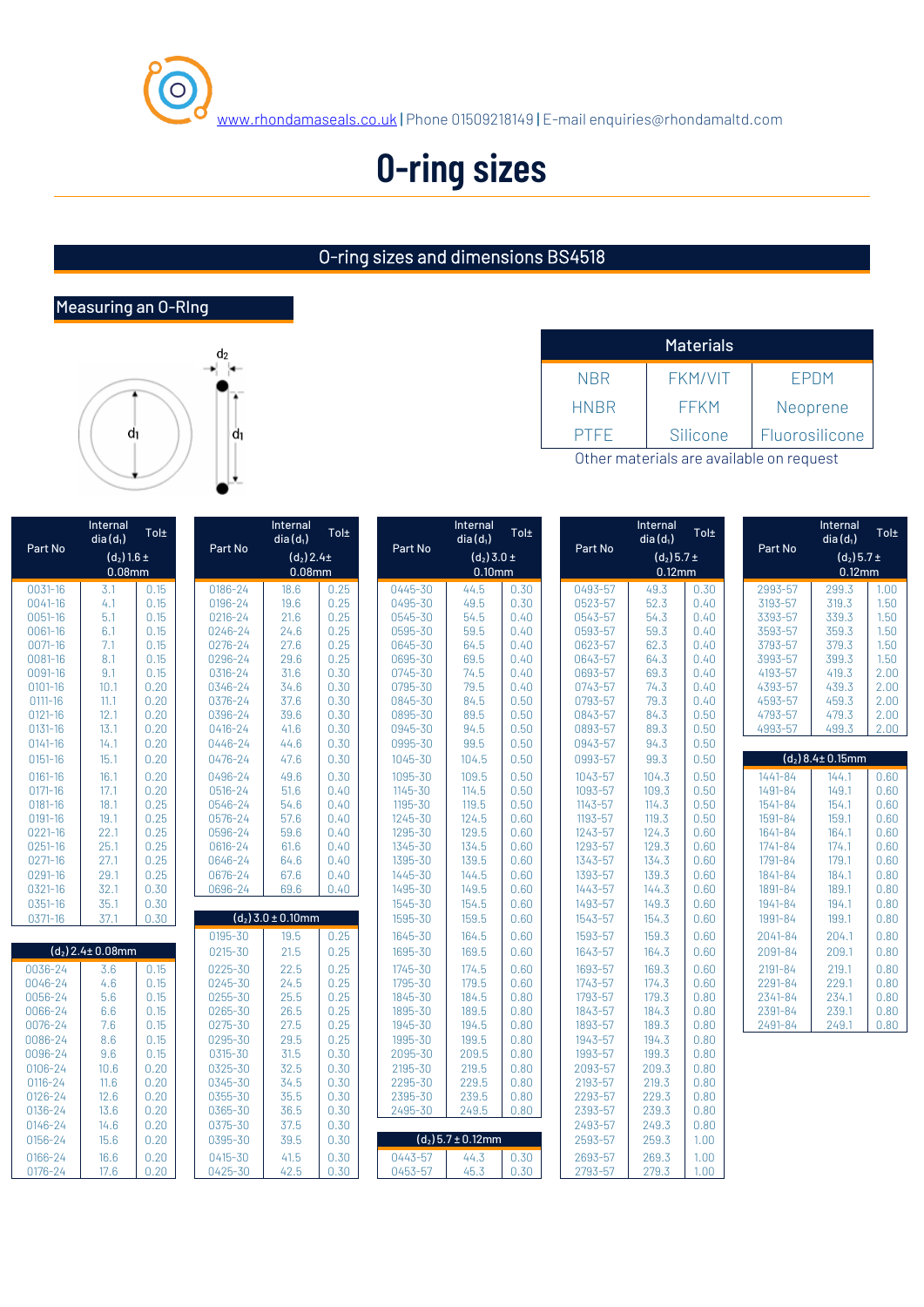

### German metric

| Part No                    | Internal<br>$dia(d_1)$<br>$(d_2)$ 1.0 ±<br>0.08mm | Tol±         | Part No                | Internal<br>$dia(d_1)$<br>$(d_2)$ 1.5 ±<br>$0.08$ mm | Tol±         | Part No                    | Internal<br>$dia(d_1)$<br>$(d_2)$ 2.0 ±<br>$0.08$ mm | Tol±         | Part No                    | Internal<br>$dia(d_1)$<br>$(d_2)$ 2.0 ±<br>0.08mm | Tol±         |
|----------------------------|---------------------------------------------------|--------------|------------------------|------------------------------------------------------|--------------|----------------------------|------------------------------------------------------|--------------|----------------------------|---------------------------------------------------|--------------|
| $0020 - 10$                | 2.0                                               | 0.15         | $0400 - 15$            | 40.0                                                 | 0.30         | 0580-20                    | 58.0                                                 | 0.40         | 0620-25                    | 62.0                                              | 0.40         |
| 0030-10                    | 3.0                                               | 0.15         | $0410 - 15$            | 41.0                                                 | 0.30         | 0600-20                    | 60.0                                                 | 0.40         | 0680-25                    | 68.0                                              | 0.40         |
| 0035-10                    | 3.5                                               | 0.15         | $0420 - 15$            | 42.0                                                 | 0.30         | 0620-20                    | 62.0                                                 | 0.40         | 0730-25                    | 73.0                                              | 0.40         |
| 0040-10                    | 4.0                                               | 0.15         | 0450-15                | 45.0                                                 | 0.30         | 0680-20                    | 68.0                                                 | 0.40         | 0750-25                    | 75.0                                              | 0.40         |
| 0050-10                    | 5.0                                               | 0.15         | $0470 - 15$            | 47.0                                                 | 0.40         | 0730-20                    | 73.0                                                 | 0.40         | 0760-25                    | 76.0                                              | 0.40         |
| 0060-10                    | 6.0                                               | 0.15         | 0480-15                | 48.0                                                 | 0.40         | 0750-20                    | 75.0                                                 | 0.40         | 0780-25                    | 78.0                                              | 0.40         |
| $0070 - 10$<br>0080-10     | 7.0<br>8.0                                        | 0.15<br>0.15 | $0490 - 15$<br>0500-15 | 49.0                                                 | 0.40<br>0.40 | 0800-20<br>0850-20         | 80.0<br>85.0                                         | 0.40         | 0800-25<br>0850-25         | 80.0<br>85.0                                      | 0.50<br>0.50 |
| 0090-10                    | 9.0                                               | 0.15         | $0520 - 15$            | 50.0<br>52.0                                         | 0.40         | 0900-20                    | 90.0                                                 | 0.50<br>0.50 | 0900-25                    | 90.0                                              | 0.50         |
| $0100 - 10$                | 10.0                                              | 0.15         | 0540-15                | 54.0                                                 | 0.40         | $1000 - 20$                | 100.0                                                | 0.50         | 0950-25                    | 95.0                                              | 0.50         |
| $0110 - 10$                | 11.0                                              | 0.20         | $0570 - 15$            | 57.0                                                 | 0.40         |                            |                                                      |              | $1000 - 25$                | 100.0                                             | 0.50         |
| $0120 - 10$                | 12.0                                              | 0.20         | 0650-15                | 65.0                                                 | 0.40         |                            | $(d_2)$ 2.5 ± 0.08mm                                 |              |                            |                                                   |              |
| 0130-10                    | 13.0                                              | 0.20         |                        |                                                      |              | 0030-25                    | 3.0                                                  | 0.15         |                            | $(d_2)$ 3.0 ± 0.08mm                              |              |
| $0140 - 10$                | 14.0                                              | 0.20         |                        | $(d_2)$ 2.0 ± 0.08mm                                 |              | 0040-25                    | 4.0                                                  | 0.15         | 0040-30                    | 4.0                                               | 0.15         |
| 0150-10                    | 15.0                                              | 0.20         | 0030-20                | 3.0                                                  | 0.15         | 0050-25                    | 5.0                                                  | 0.15         | 0050-30                    | 5.0                                               | 0.15         |
| 0160-10                    | 16.0                                              | 0.20         | 0040-20                | 4.0                                                  | 0.15         | 0060-25                    | 6.0                                                  | 0.15         | 0060-30                    | 6.0                                               | 0.15         |
| $0170 - 10$                | 17.0                                              | 0.20         | 0050-20                | 5.0                                                  | 0.15         | 0070-25                    | 7.0                                                  | 0.15         | 0070-30                    | 7.0                                               | 0.15         |
| $0180 - 10$                | 18.0                                              | 0.20         | 0060-20                | 6.0                                                  | 0.15         | 0080-25                    | 8.0                                                  | 0.15         | 0080-30                    | 8.0                                               | 0.15         |
| 0190-10                    | 19.0                                              | 0.25         | $0070 - 20$            | 7.0                                                  | 0.15         | 0090-25                    | 9.0                                                  | 0.15         | 0090-30                    | 9.0                                               | 0.15         |
| 0200-10                    | 20.0<br>22.0                                      | 0.25         | 0080-20                | 8.0                                                  | 0.15<br>0.15 | $0100 - 25$                | 10.0                                                 | 0.15         | $0100 - 30$                | 10.0<br>11.0                                      | 0.15         |
| 0220-10<br>0230-10         | 23.0                                              | 0.25<br>0.25 | 0090-20<br>$0100 - 20$ | 9.0<br>10.0                                          | 0.15         | $0110 - 25$<br>$0120 - 25$ | 11.0<br>12.0                                         | 0.20<br>0.20 | $0110 - 30$<br>$0120 - 30$ | 12.0                                              | 0.20<br>0.20 |
| 0240-10                    | 24.0                                              | 0.25         | $0110 - 20$            | 11.0                                                 | 0.15         | 0130-25                    | 13.0                                                 | 0.20         | 0130-30                    | 13.0                                              | 0.20         |
| 0260-10                    | 26.0                                              | 0.25         | 0120-20                | 12.0                                                 | 0.20         | $0140 - 25$                | 14.0                                                 | 0.20         | 0140-30                    | 14.0                                              | 0.20         |
| 0280-10                    | 28.0                                              | 0.25         | 0130-20                | 13.0                                                 | 0.20         | 0150-25                    | 15.0                                                 | 0.20         | $0150 - 30$                | 15.0                                              | 0.20         |
| 0300-10                    | 30.0                                              | 0.25         | $0140 - 20$            | 14.0                                                 | 0.20         | 0160-25                    | 1.0                                                  | 0.20         | 0160-30                    | 16.0                                              | 0.20         |
| 0320-10                    | 32.0                                              | 0.30         | 0150-20<br>$0160 - 20$ | 15.0                                                 | 0.20         | $0170 - 25$                | 17.0                                                 | 0.20         | $0170 - 30$                | 17.0                                              | 0.20         |
| 0340-10<br>0380-10         | 34.0<br>38.0                                      | 0.30<br>0.30 | $0170 - 20$            | 16.0<br>17.0                                         | 0.20<br>0.20 | 0180-25<br>0190-25         | 18.0<br>19.0                                         | 0.20<br>0.25 | 0180-30<br>0190-30         | 18.0<br>19.0                                      | 0.20<br>0.25 |
| 0400-10                    | 40.0                                              | 0.30         | 0180-20                | 18.0                                                 | 0.20         | 0200-25                    | 20.0                                                 | 0.25         | 0200-30                    | 20.0                                              | 0.25         |
|                            |                                                   |              | 0190-20                | 19.0                                                 | 0.20         | $0210 - 25$                | 21.0                                                 | 0.25         | $0210 - 30$                | 21.0                                              | 0.25         |
|                            | $(d_2)$ 1.5 ± 0.08mm                              |              | 0200-20                | 20.0                                                 | 0.25         | 0220-25                    | 22.0                                                 | 0.25         | 0220-30                    | 22.0                                              | 0.25         |
| 0020-15                    | 2.0                                               | 0.15         | 0210-20                | 21.0                                                 | 0.25         | 0230-25                    | 23.0                                                 | 0.25         | 0230-30                    | 23.0                                              | 0.25         |
| $0025 - 15$                | 2.5                                               | 0.15         | 0220-20                | 22.0                                                 | 0.25         | 0240-25                    | 24.0                                                 | 0.25         | 0240-30                    | 24.0                                              | 0.25         |
| 0030-15                    | 3.0                                               | 0.15         | 0230-20                | 23.0                                                 | 0.25         | 0250-25                    | 25.0                                                 | 0.25         | 0250-30                    | 25.0                                              | 0.25         |
| 0035-15                    | 3.5<br>4.0                                        | 0.15         | 0240-20<br>0250-20     | 24.0                                                 | 0.25         | 0260-25<br>0270-25         | 26.0<br>27.0                                         | 0.25         | 0260-30                    | 26.0                                              | 0.25         |
| 0040-15<br>0050-15         | 5.0                                               | 0.15<br>0.15 | 0260-20                | 25.0<br>26.0                                         | 0.25<br>0.25 | 0280-25                    | 28.0                                                 | 0.25<br>0.25 | 0270-30<br>0280-30         | 27.0<br>28.0                                      | 0.25<br>0.25 |
| 0060-15                    | 6.0                                               | 0.15         | 0270-20                | 27.0                                                 | 0.30         | 0290-25                    | 29.0                                                 | 0.25         | 0290-30                    | 29.0                                              | 0.25         |
| 0070-15                    | 7.0                                               | 0.15         | 0280-20                | 28.0                                                 | 0.30         | 0300-25                    | 30.0                                                 | 0.25         | 0300-30                    | 30.0                                              | 0.30         |
| 0080-15                    | 8.0                                               | 0.15         | 0290-20                | 29.0                                                 | 0.30         | 0310-25                    | 31.0                                                 | 0.30         | 0310-30                    | 31.0                                              | 0.30         |
| 0090-15                    | 9.0                                               | 0.15         | 0300-20                | 30.0                                                 | 0.30         | 0320-25                    | 32.0                                                 | 0.30         | 0320-30                    | 32.0                                              | 0.30         |
| $0100 - 15$                | 10.0                                              | 0.15         | 0310-20                | 31.0                                                 | 0.30         | 0330-25                    | 33.0                                                 | 0.30         | 0340-30                    | 34.0                                              | 0.30         |
| $0110 - 15$<br>$0120 - 15$ | 11.0<br>12.0                                      | 0.20<br>0.20 | 0320-20<br>0330-20     | 32.0<br>33.0                                         | 0.30<br>0.30 | 0340-25<br>0350-25         | 34.0<br>35.0                                         | 0.30<br>0.30 | 0350-30<br>0360-30         | 35.0<br>36.0                                      | 0.30<br>0.30 |
| $0130 - 15$                | 13.0                                              | 0.20         | 0340-20                | 34.0                                                 | 0.30         | 0360-25                    | 36.0                                                 | 0.30         | 0370-30                    | 37.0                                              | 0.30         |
| 0140-15                    | 14.0                                              | 0.20         | 0350-20                | 35.0                                                 | 0.30         | 0370-25                    | 37.0                                                 | 0.30         | 0380-30                    | 38.0                                              | 0.30         |
| $0150 - 15$                | 15.0                                              | 0.20         | 0360-20                | 36.0                                                 | 0.30         | 0380-25                    | 38.0                                                 | 0.30         | 0390-30                    | 39.0                                              | 0.30         |
| $0160 - 15$                | 16.0                                              | 0.20         | 0370-20                | 37.0                                                 | 0.30         | 0390-25                    | 39.0                                                 | 0.30         | 0400-30                    | 40.0                                              | 0.30         |
| $0170 - 15$                | 17.0                                              | 0.20         | 0380-20                | 38.0                                                 | 0.30         | 0400-25                    | 40.0                                                 | 0.30         | 0410-30                    | 41.0                                              | 0.30         |
| 0180-15<br>$0190 - 15$     | 18.0<br>19.0                                      | 0.20<br>0.25 | 0390-20<br>0400-20     | 39.0<br>40.0                                         | 0.30<br>0.30 | 0410-25<br>0420-25         | 41.0<br>42.0                                         | 0.30<br>0.30 | 0420-30<br>0430-30         | 42.0<br>43.0                                      | 0.30<br>0.30 |
| 0200-15                    | 20.0                                              | 0.25         | $0410 - 20$            | 41.0                                                 | 0.30         | 0430-25                    | 43.0                                                 | 0.30         | 0440-30                    | 44.0                                              | 0.30         |
| $0210 - 15$                | 21.0                                              | 0.25         | 0420-20                | 42.0                                                 | 0.30         | 0440-25                    | 44.0                                                 | 0.30         | 0450-30                    | 45.0                                              | 0.30         |
| 0220-15                    | 22.0                                              | 0.25         | 0430-20                | 43.0                                                 | 0.30         | 0450-25                    | 45.0                                                 | 0.30         | 0460-30                    | 46.0                                              | 0.30         |
| 0230-15                    | 23.0                                              | 0.25         | 0440-20                | 44.0                                                 | 0.30         | 0460-25                    | 46.0                                                 | 0.30         | 0470-30                    | 47.0                                              | 0.30         |
| 0240-15                    | 24.0<br>25.0                                      | 0.25         | 0450-20<br>0460-20     | 45.0<br>46.0                                         | 0.30<br>0.30 | 0470-25<br>0480-25         | 47.0<br>48.0                                         | 0.30<br>0.30 | 0480-30<br>0500-30         | 48.0<br>50.0                                      | 0.30<br>0.40 |
| 0250-15<br>0260-15         | 26.0                                              | 0.25<br>0.25 | 0470-20                | 47.0                                                 | 0.30         | 0490-25                    | 49.0                                                 | 0.30         | 0510-30                    | 51.0                                              | 0.40         |
| 0270-15                    | 27.0                                              | 0.25         | 0480-20                | 48.0                                                 | 0.30         | 0500-25                    | 50.0                                                 | 0.40         | 0520-30                    | 52.0                                              | 0.40         |
| 0280-15                    | 28.0                                              | 0.25         | 0490-20                | 49.0                                                 | 0.30         | 0520-25                    | 52.0                                                 | 0.40         | 0530-30                    | 53.0                                              | 0.40         |
| 0300-15                    | 30.0                                              | 0.25         | 0500-20                | 50.0                                                 | 0.40         | 0530-25                    | 53.0                                                 | 0.40         | 0540-30                    | 54.0                                              | 0.40         |
| 0310-15                    | 31.0                                              | 0.30         | 0520-20                | 52.0                                                 | 0.40         | 0540-25                    | 54.0                                                 | 0.40         | 0550-30                    | 55.0                                              | 0.40         |
| 0320-15<br>0340-15         | 32.0<br>34.0                                      | 0.30<br>0.30 | 0530-20<br>0540-20     | 53.0<br>54.0                                         | 0.40<br>0.40 | 0550-25<br>0560-25         | 55.0<br>56.0                                         | 0.40<br>0.40 | 0560-30<br>0570-30         | 56.0<br>57.0                                      | 0.40<br>0.40 |
| 0350-15                    | 35.0                                              | 0.30         | 0550-20                | 55.0                                                 | 0.40         | 0570-25                    | 57.0                                                 | 0.40         | 0580-30                    | 58.0                                              | 0.40         |
| 0360-15                    | 36.0                                              | 0.30         | 0560-20                | 56.0                                                 | 0.40         | 0580-25                    | 58.0                                                 | 0.40         | 0590-30                    | 59.0                                              | 0.40         |
| 0380-15                    | 38.0                                              | 0.30         | 0570-20                | 57.0                                                 | 0.40         | 0600-25                    | 60.0                                                 | 0.40         | 0600-30                    | 60.0                                              | 0.40         |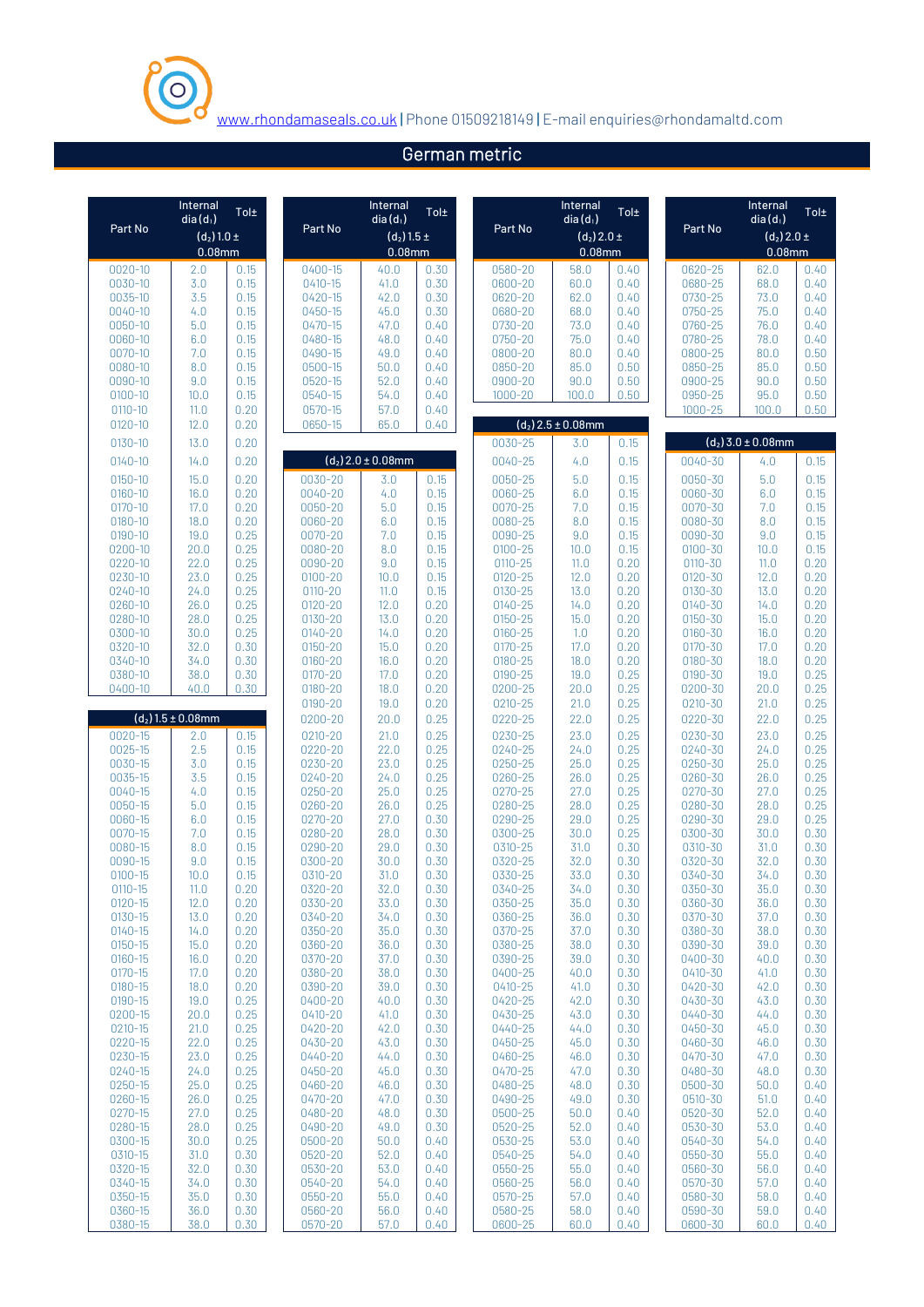

|                    | Internal<br>$dia(d_1)$ | Tol±         |                    | Internal<br>$dia(d_1)$ | Tol±         |                    | Internal<br>$dia(d_1)$ | Tol±         |             | Internal<br>$dia(d_1)$ | Tol± |
|--------------------|------------------------|--------------|--------------------|------------------------|--------------|--------------------|------------------------|--------------|-------------|------------------------|------|
| Part No            | $(d_2)$ 3.0 ±          |              | Part No            | $(d_2)$ 3.0 ±          |              | Part No            | $(d_2)$ 4.0 ±          |              | Part No     | $(d_2)$ 4.0 ±          |      |
|                    | 0.08 <sub>mm</sub>     |              |                    | 0.08 <sub>mm</sub>     |              |                    | $0.10$ mm              |              |             | 0.10 <sub>mm</sub>     |      |
| 0620-30            | 62.0                   | 0.40         | 1950-30            | 195.0                  | 0.80         | 0540-40            | 54                     | 0.40         | 0340-50     | 34                     | 0.30 |
| 0630-30            | 63.0                   | 0.40         | 2000-30            | 200.0                  | 0.80         | 0550-40            | 55                     | 0.40         | 0350-50     | 35                     | 0.30 |
| 0640-30            | 64.0                   | 0.40         | 2050-30            | 205.0                  | 0.80         | 0560-40            | 56                     | 0.40         | 0360-50     | 36                     | 0.30 |
| 0650-30            | 65.0                   | 0.40         | 2100-30            | 210.0                  | 0.80         | $0570 - 40$        | 57                     | 0.40         | 0380-50     | 38                     | 0.30 |
| 0660-30            | 66.0                   | 0.40         | 2200-30            | 220.0                  | 0.80         | 0580-40            | 58                     | 0.40         | 0400-50     | 40                     | 0.30 |
| 0670-30            | 67.0                   | 0.40         | 2300-30            | 230.0                  | 0.80         | 0590-40            | 59                     | 0.40         | 0420-50     | 42                     | 0.30 |
| 0680-30            | 68.0                   | 0.40         | 2400-30            | 240.0                  | 0.80         | 0600-40            | 60                     | 0.40         | 0450-50     | 45                     | 0.30 |
| 0690-30            | 69.0                   | 0.40         | 2500-30            | 250.0                  | 0.80         | 0650-40            | 65                     | 0.40         | 0480-50     | 48                     | 0.30 |
| 0700-30            | 70.0                   | 0.40         |                    |                        |              | 0700-40            | 70                     | 0.40         | 0500-50     | 50                     | 0.40 |
| 0710-30            | 71.0                   | 0.40         |                    | $(d_2)$ 4.0 ± 0.10mm   |              | 0730-40            | 73                     | 0.40         | 0520-50     | 52                     | 0.40 |
| 0720-30            | 72.0                   | 0.40         | $0100 - 40$        | 10                     | 0.20         | 0750-40            | 75                     | 0.40         | 0530-50     | 53                     | 0.40 |
| 0730-30            | 73.0                   | 0.40         | $0110 - 40$        | 11                     | 0.20         | 0800-40            | 80                     | 0.40         | 0550-50     | 55                     | 0.40 |
| 0740-30            | 74.0                   | 0.40         | $0120 - 40$        | 12                     | 0.20         | 0850-40            | 85                     | 0.50         | 0570-50     | 57                     | 0.40 |
| 0750-30            | 75.0                   | 0.40         | 0130-40            | 13                     | 0.20         | 0900-40            | 90                     | 0.50         | 0590-50     | 59                     | 0.40 |
| 0760-30            | 76.0                   | 0.40         | $0140 - 40$        | 14                     | 0.20         | 0920-40            | 92                     | 0.50         | 0600-50     | 60                     | 0.40 |
| 0780-30            | 78.0                   | 0.40         | $0150 - 40$        | 15                     | 0.20         | 0950-40            | 95                     | 0.50         | 0650-50     | 65                     | 0.40 |
| 0800-30            | 80.0                   | 0.50         | $0160 - 40$        | 16                     | 0.20         | $1000 - 40$        | 100                    | 0.50         | 0700-50     | 70                     | 0.40 |
| 0820-30            | 82.0                   | 0.50         | $0170 - 40$        | 17                     | 0.20         | $1100 - 40$        | 110                    | 0.50         | 0750-50     | 75                     | 0.40 |
| 0830-30            | 83.0                   | 0.50         | $0180 - 40$        | 18                     | 0.20         | 1300-40            | 130                    | 0.60         | 0800-50     | 80                     | 0.40 |
| 0840-30            | 84.0                   | 0.50         | $0190 - 40$        | 19                     | 0.25         | $1400 - 40$        | 140                    | 0.60         | 0850-50     | 85                     | 0.50 |
| 0850-30            | 85.0                   | 0.50         | 0200-40            | 20                     | 0.25         | 1460-40            | 146                    | 0.60         | 0900-50     | 90                     | 0.50 |
| 0860-30            | 86.0                   | 0.50         | $0210 - 40$        | 21                     | 0.25         |                    |                        |              | 0950-50     | 95                     | 0.50 |
| 0800-30            | 80.0                   | 0.50         | 0220-40            | 22                     | 0.25         |                    | $(d_2)$ 5.0 ± 0.13mm   |              | $1000 - 50$ | 100                    | 0.50 |
| 0890-30            | 89.0                   | 0.50         | 0230-40            | 23                     | 0.25         | 0080-50            | 8                      | 0.20         |             |                        |      |
| 0900-30            | 90.0                   | 0.50         | 0240-40            | 24                     | 0.25         | 0090-50            | 9                      | 0.20         |             | $(d_2)$ 6.0 ± 0.15mm   |      |
| 0950-30            | 95.0                   | 0.50         | 0250-40            | 25                     | 0.25         | $0100 - 50$        | 10                     | 0.20         | $0150 - 60$ | 15                     | 0.20 |
| 1000-30            | 100.0                  | 0.50         | 0260-40            | 26                     | 0.25         | 0110-50            | 11                     | 0.20         | $0180 - 60$ | 18                     | 0.20 |
| 1050-30            | 105.0                  | 0.50         | 0270-40            | 27                     | 0.25         | 0120-50            | 12                     | 0.20         | 0200-60     | 20                     | 0.25 |
| $1100 - 30$        | 110.0                  | 0.50         | 0280-40            | 28                     | 0.25         | 0130-50            | 13                     | 0.20         | $0210 - 60$ | 21                     | 0.25 |
| $1150 - 30$        | 115.0                  | 0.50         | 0300-40            | 30                     | 0.25         | $0140 - 50$        | 14                     | 0.20         | 0250-60     | 25                     | 0.25 |
| 1200-30            | 120.0                  | 0.60         | 0310-40            | 31                     | 0.30         | 0150-50            | 15                     | 0.20         | 0300-60     | 30                     | 0.30 |
| 1250-30            | 125.0                  | 0.60         | 0320-40            | 32                     | 0.30         | 0160-50            | 16                     | 0.20         | 0400-60     | 40                     | 0.30 |
| 1300-30            | 130.0                  | 0.60         | 0330-40            | 33                     | 0.30         | $0170 - 50$        | 17                     | 0.20         | 0450-60     | 45                     | 0.30 |
| 1350-30            | 135.0                  | 0.60         | 0340-40            | 34                     | 0.30         | 0180-50            | 18                     | 0.20         | 0500-60     | 50                     | 0.40 |
| 1400-30            | 140.0                  | 0.60         | 0350-40            | 35                     | 0.30         | 0190-50            | 19                     | 0.25         | 0550-60     | 55                     | 0.40 |
| 1450-30            | 145.0                  | 0.60         | 0360-40            | 36                     | 0.30         | 0200-50            | 20                     | 0.25         | 0600-60     | 60                     | 0.40 |
| 1500-30            | 150.0                  | 0.60         | 0380-40            | 38                     | 0.30         | 0210-50            | 21                     | 0.25         | 0700-60     | 70                     | 0.40 |
| 1550-30            | 155.0                  | 0.60         | 0400-40            | 40                     | 0.30         | 0220-50            | 22                     | 0.25         |             |                        |      |
| 1600-30            | 160.0                  | 0.60         | 0450-40            | 45                     | 0.30         | 0230-50            | 23                     | 0.25         |             |                        |      |
| 1650-30            | 165.0                  | 0.60         | 0460-40            | 46                     | 0.30         | 0240-50            | 24                     | 0.25         |             |                        |      |
| 1700-30            | 170.0                  | 0.60         | 0470-40            | 47                     | 0.30         | 0250-50            | 25                     | 0.25         |             |                        |      |
| 1750-30            | 175.0                  | 0.60         | 0480-40            | 48                     | 0.30         | 0270-50            | 27                     | 0.25         |             |                        |      |
| 1800-30            | 180.0                  | 0.80         | 0490-40            | 49                     | 0.30         | 0280-50            | 28                     | 0.25         |             |                        |      |
| 1850-30<br>1900-30 | 185.0<br>190.0         | 0.80<br>0.80 | 0500-40<br>0520-40 | 50<br>52               | 0.40<br>0.40 | 0300-50<br>0330-50 | 30<br>33               | 0.30<br>0.30 |             |                        |      |
|                    |                        |              |                    |                        |              |                    |                        |              |             |                        |      |

#### French Metric

| Part No          | <b>Internal</b><br>$dia(d_1)$<br>$(d_2)$ 3.0 ±<br>$0.08$ mm | Tol± | Part No          | Internal<br>$dia(d_1)$<br>$(d_2)$ 3.0 ±<br>$0.08$ mm | Tol± | Part No          | Internal<br>$dia(d_1)$<br>$(d_2)$ 3.0 ±<br>$0.08$ mm | Tol± | Part No       | <b>Internal</b><br>$dia(d_1)$<br>$(d_2)$ 3.0 ±<br>$0.08$ mm | Tol± |
|------------------|-------------------------------------------------------------|------|------------------|------------------------------------------------------|------|------------------|------------------------------------------------------|------|---------------|-------------------------------------------------------------|------|
| $0026 - 19(R1)$  | 2.6                                                         | 0.15 | 0089-27(R8)      | 8.9                                                  | 0.15 | $0183 - 36(R15)$ | 18.3                                                 | 0.25 | 0341-36 (R25) | 34.1                                                        | 0.30 |
| $0034 - 19(R2)$  | 3.4                                                         | 0.15 | $0105 - 27(R9)$  | 10.5                                                 | 0.20 | $0198 - 36(R16)$ | 19.8                                                 | 0.25 | 0356-36 (R26) | 35.6                                                        | 0.30 |
| $0042 - 19(R3)$  | 4.2                                                         | 0.15 | $0121 - 27(R10)$ | 12.1                                                 | 0.20 | $0213 - 36(R17)$ | 21.3                                                 | 0.25 | 0373-36 (R27) | 37.3                                                        | 0.30 |
| $0049 - 19(R4)$  | 4.9                                                         | 0.15 | $0136 - 27(R11)$ | 13.6                                                 | 0.20 | 0230-36 (R18)    | 23                                                   | 0.25 |               |                                                             |      |
| $0057 - 19(R5)$  | 5.7                                                         | 0.15 | $0151 - 27(R12)$ | 15.1                                                 | 0.20 | 0246-36(R19)     | 74.6                                                 | 0.25 |               |                                                             |      |
| $0064 - 19(R6A)$ | 6.4                                                         | 0.15 | $0169 - 27(R13)$ | 16.9                                                 | 0.20 | 0262-36 (R20)    | 26.2                                                 | 0.25 |               |                                                             |      |
| $0072 - 19(R6)$  | $7.2^{\circ}$                                               | 0.15 | $0184 - 27(R14)$ | 18.4                                                 | 0.20 | 0278-36(R21)     | 27.8                                                 | 0.25 |               |                                                             |      |
| $0080 - 19(R6A)$ | 8                                                           | 0.15 | 0294-27(R14A)    | 29.4                                                 | 0.20 | 0293-36 (R22)    | 29.3                                                 | 0.25 |               |                                                             |      |
| $0089 - 19(R7)$  | 8.9                                                         | 0.15 |                  |                                                      |      | 0308-36 (R23)    | 30.8                                                 | 0.30 |               |                                                             |      |
|                  |                                                             |      |                  |                                                      |      | 0325-36 (R24)    | 32.5                                                 | 0.30 |               |                                                             |      |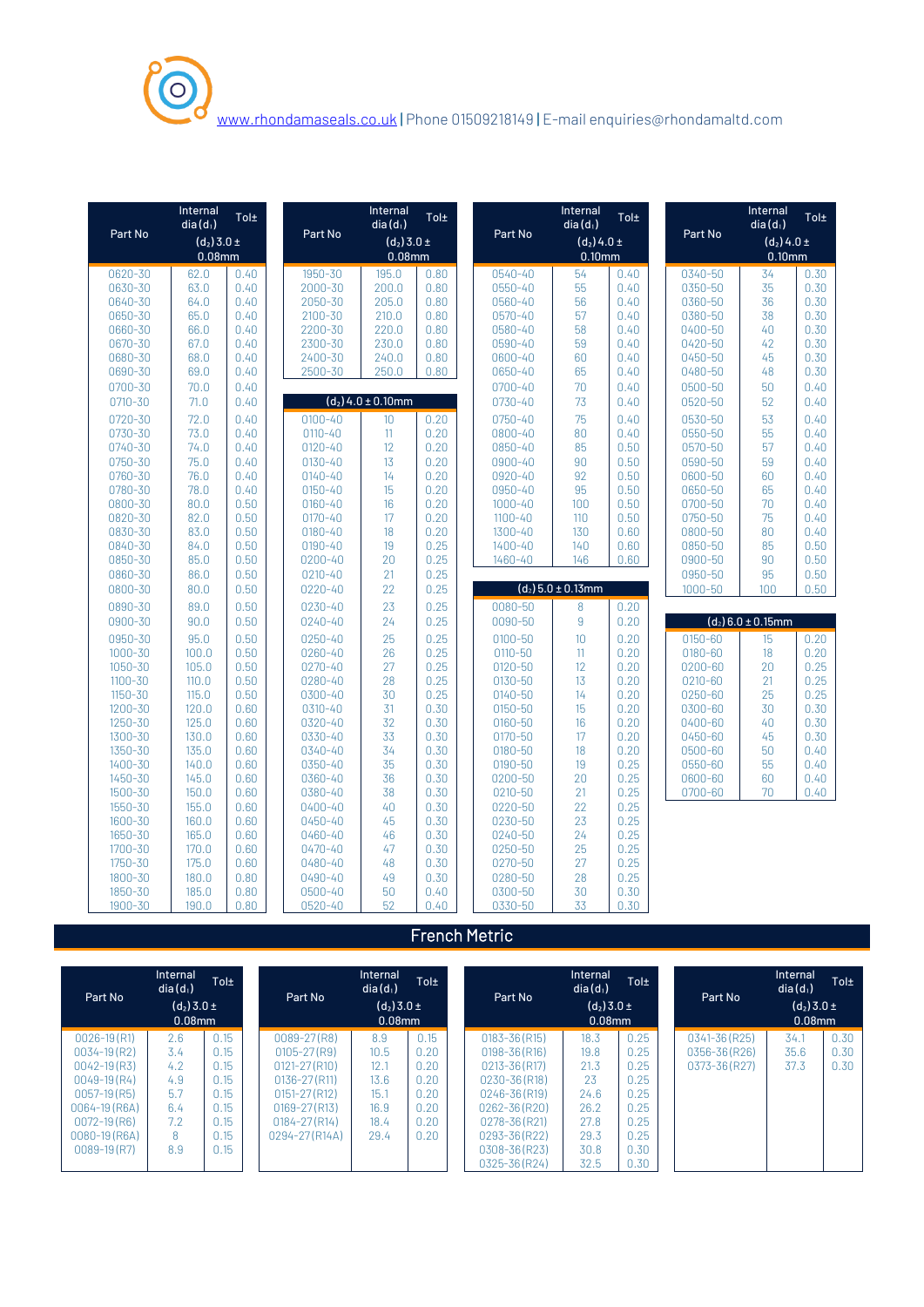## **Overview of O-ring materials**

| Material                                | Shore<br>hardness     | Temperature<br>$^{\circ}$ C | Colour                     | Characteristics                                                                                                                                                                                                                                                                                                                                                                                                      |
|-----------------------------------------|-----------------------|-----------------------------|----------------------------|----------------------------------------------------------------------------------------------------------------------------------------------------------------------------------------------------------------------------------------------------------------------------------------------------------------------------------------------------------------------------------------------------------------------|
| <b>NBR</b>                              | 60,70,80 and<br>90    | $-30$ to $+100$             | <b>Black</b>               | Good chemical resistance to mineral oils<br>and greases, hydrauli oils (H, HL, HLP),<br>flame-resistant pressure fluids HFA and<br>HFB. HFC up to approx. 50°C and water<br>upto a maximum of 80°C                                                                                                                                                                                                                   |
| EPDM<br><b>SULPHUR</b><br><b>CURED</b>  |                       | $-45$ to $+130$             |                            | Very good stability in hot water and steam,<br>washing lyes, caustic soda and caustic<br>potash, silicone oils and greases, many                                                                                                                                                                                                                                                                                     |
| <b>EPDM</b><br>PEROXIDE<br><b>CURED</b> | 60,70,80              | $-50$ to $+150$             | <b>Black</b>               | diluted acids and bases<br>Resistance to Ozone<br>Incompatiable with mineral oils                                                                                                                                                                                                                                                                                                                                    |
| <b>FKM</b>                              | 60,70,75,80<br>and 90 | $-15$ to $+200$             | Black,<br>Brown,<br>Green  | Good chemical resistance to synthetic oils<br>and greases, motor transmission and ATF<br>oils up to +150°C. Fuels, HFD-flame-<br>resistant pressure fluids, alphatic and<br>aromatic and chlorinated hydrocarbons,<br>mineral oils and greases water to a<br>maximum of +80°C<br>Very good ageing, weathering and ozone<br>resistance. Very low gas permeability,<br>meaning they are well suited for vacuum<br>uses |
| <b>HNBR</b>                             | 70,80 and 90          | $-30$ to $+150$             | <b>Black</b>               | Heat, ozone and ageing stability. Very good<br>mechanical characteristics such as wear<br>resistance.<br>Media resistance is comparable to that of<br><b>NBR</b>                                                                                                                                                                                                                                                     |
| <b>VMO</b>                              | 60,70 and 80          | $-55$ to $+200$             | Red-brown                  | Good chemical stability in water (up to<br>+100°C), aliphatic engine and transmission<br>oils, animal - and plant-based oils and<br>Not resistant to fuels, aromatic<br>greases.<br>mineral oils, water vapour (short periods up<br>to a maximum of +120°C are possible),<br>silicone oils and greases, along with acids<br>and alkaline compounds                                                                   |
| <b>FKM</b><br>FEP-<br>encapsulated      | 70                    | $-20$ to $+205$             | Transparent<br>/ black     |                                                                                                                                                                                                                                                                                                                                                                                                                      |
| <b>VMO</b><br>FEP-<br>encapsulated      |                       | $-60$ to $+205$             | Transparent<br>/ red-brown |                                                                                                                                                                                                                                                                                                                                                                                                                      |
| PTFE                                    |                       | $-55$ to $+200$             | White                      | Good chemical resisitance to aggressive<br>acids, bases, alcohols and oils.<br>Resistance to high and extremely low<br>temperatures                                                                                                                                                                                                                                                                                  |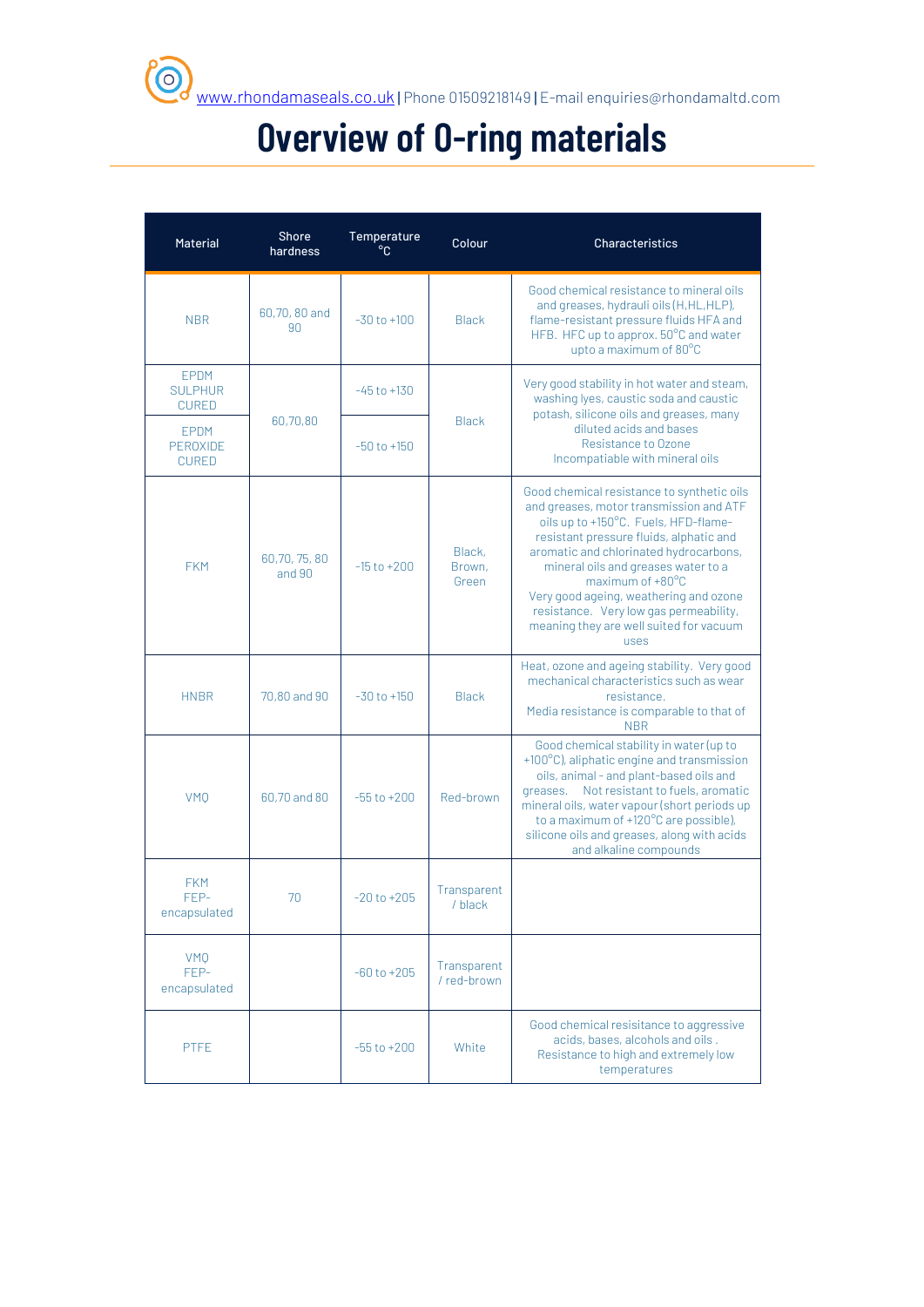## **O-Ring tolerances**

 $\odot$ 

| 0-ring internal<br>diameter |       | <b>Tolerance</b> | 0-ring internal<br>diameter |         | Tolerance | O-ring internal<br>diameter |       | Tolerance |
|-----------------------------|-------|------------------|-----------------------------|---------|-----------|-----------------------------|-------|-----------|
| 0.00 to 1.79                | Ŧ     | 0.12             | 100.01 to 103.00            | $\pm$   | 0.85      | 307.01 to 311.00            | $\pm$ | 2.21      |
| 1.80 to 2.80                | $\pm$ | 0.13             | 103.01 to 106.00            | $\pm$   | 0.87      | 311.01 to 315.00            | $\pm$ | 2.24      |
| 2.81 to 4.00                | Ŧ     | 0.14             | 106.01 to 109.00            | $\pm$   | 0.89      | 315.01 to 320.00            | $\pm$ | 2.27      |
| 4.01 to 5.30                | Ŧ     | 0.15             | 109.01 to 112.00            | $\pm$   | 0.91      | 320.01 to 325.00            | $\pm$ | 2.30      |
| 5.31 to 7.10                | Ŧ     | 0.16             | 112.01 to 115.00            | $\pm$   | 0.93      | 325.01 to 330.00            | $\pm$ | 2.33      |
| 7.11 to 8.50                | $\pm$ | 0.17             | 115.01 to 118.00            | $\pm$   | 0.95      | 330.01 to 335.00            | $\pm$ | 2.36      |
| 8.51 to 9.75                | Ŧ     | 0.18             | 118.01 to 122.00            | $\pm$   | 0.97      | 335.01 to 340.00            | $\pm$ | 2.40      |
| 9.76 to 11.80               | Ŧ     | 0.19             | 122.01 to 125.00            | $\pm$   | 0.99      | 340.01 to 345.00            | $\pm$ | 2.43      |
| 11.81 to 13.20              | Ŧ     | 0.21             | 125.01 to 128.00            | $\pm$   | 1.01      | 345.01 to 350.00            | $\pm$ | 2.46      |
| 13.21 to 15.00              | Ŧ     | 0.22             | 128.01 to 132.00            | $\pm$   | 1.04      | 350.01 to 355.00            | $\pm$ | 2.49      |
| 15.01 to 16.00              | $\pm$ | 0.23             | 132.01 to 136.00            | $\pm$   | 1.07      | 355.01 to 360.00            | $\pm$ | 2.52      |
| 16.01 to 17.00              | Ŧ     | 0.24             | 136.01 to 140.00            | $\pm$   | 1.09      | 360.01 to 365.00            | $\pm$ | 2.56      |
| 17.01 to 19.00              | Ŧ     | 0.25             | 140.01 to 142.50            | $\pm$   | 1.11      | 365.01 to 370.00            | $\pm$ | 2.59      |
|                             |       |                  |                             |         |           |                             |       |           |
| 19.01 to 20.60              | $\pm$ | 0.26             | 142.51 to 145.00            | $\pm$   | 1.13      | 370.01 to 375.00            | $\pm$ | 2.62      |
| 20.61 to 21.20              | Ŧ     | 0.27             | 145.01 to 147.50            | $\pm$   | 1.14      | 375.01 to 379.00            | $\pm$ | 2.64      |
| 21.21 to 22.40              | $\pm$ | 0.28             | 147.51 to 150.00            | $\pm$   | 1.16      | 379.01 to 383.00            | $\pm$ | 2.67      |
| 22.41 to 23.60              | Ŧ     | 0.29             | 150.01 to 152.50            | $\pm$   | 1.18      | 383.01 to 387.00            | $\pm$ | 2.70      |
| 23.61 to 25.00              | $\pm$ | 0.30             | 152.51 to 155.00            | $\pm$   | 1.19      | 387.01 to 391.00            | $\pm$ | 2.72      |
| 25.01 to 26.50              | $\pm$ | 0.31             | 155.01 to 157.50            | $\pm$   | 1.21      | 391.01 to 395.00            | $\pm$ | 2.75      |
| 26.51 to 28.00              | Ŧ     | 0.32             | 157.51 to 160.00            | $\pm$   | 1.23      | 395.01 to 400.00            | $\pm$ | 2.78      |
| 28.01 to 29.00              | $\pm$ | 0.33             | 160.01 to 162.50            | $\pm$   | 1.24      | 400.01 to 406.00            | $\pm$ | 2.82      |
| 29.01 to 30.00              | Ŧ     | 0.34             | 162.51 to 165.00            | $\pm$   | 1.25      | 406.01 to 412.00            | $\pm$ | 2.85      |
| 30.01 to 31.50              | $\pm$ | 0.35             | 165.01 to 167.50            | $\pm$   | 1.28      | 412.01 to 418.00            | $\pm$ | 2.89      |
| 31.51 to 33.50              | $\pm$ | 0.36             | 167.51 to 170.00            | $\pm$   | 1.29      | 418.01 to 425.00            | $\pm$ | 2.93      |
| 33.51 to 34.50              | Ŧ     | 0.37             | 170.01 to 172.50            | $\pm$   | 1.31      | 425.01 to 429.00            | $\pm$ | 2.96      |
| 34.51 to 36.50              | $\pm$ | 0.38             | 172.51 to 175.00            | $\pm$   | 1.33      | 429.01 to 433.00            | $\pm$ | 2.99      |
| 36.51 to 37.50              | $\pm$ | 0.39             | 175.01 to 177.50            | $\pm$   | 1.34      | 433.01 to 437.00            | $\pm$ | 3.01      |
| 37.51 to 38.70              | $\pm$ | 0.40             | 177.51 to 180.00            | $\pm$   | 1.36      | 437.01 to 443.00            | $\pm$ | 3.05      |
| 40.01 to 41.20              | $\pm$ | 0.42             | 182.51 to 185.00            | $\pm$   | 1.39      | 450.01 to 456.00            | $\pm$ | 3.13      |
| 41.21 to 42.50              | $\pm$ | 0.43             | 185.01 to 187.50            | $\pm$   | 1.41      | 456.01 to 462.00            | $\pm$ | 3.17      |
| 42.51 to 45.00              | Ŧ     | 0.44             | 187.51 to 190.00            | $\pm$   | 1.43      | 462.01 to 466.00            | $\pm$ | 3.19      |
| 45.01 to 46.20              | $\pm$ | 0.45             | 190.01 to 195.00            | $\pm$   | 1.45      | 466.01 to 470.00            | $\pm$ | 3.22      |
| 46.21 to 47.50              | $\pm$ | 0.46             | 195.01 to 200.00            | $\pm$   | 1.49      | 470.01 to 475.00            | $\pm$ | 3.25      |
| 47.51 to 48.70              | $\pm$ | 0.47             | 200.01 to 203.00            | $\pm$   | 1.51      | 475.01 to 479.00            | $\pm$ | 3.28      |
| 48.71 to 50.00              | Ŧ     | 0.48             | 203.01 to 206.00            | $\pm$   | 1.53      | 479.01 to 483.00            | $\pm$ | 3.30      |
| 50.01 to 51.50              | $\pm$ | 0.49             | 206.01 to 212.00            | $\pm$   | 1.57      | 483.01 to 487.00            | $\pm$ | 3.33      |
| 51.51 to 53.00              | $\pm$ | 0.50             | 212.01 to 218.00            | $\pm$   | 1.61      | 487.01 to 493.00            | $\pm$ | 3.36      |
| 53.01 to 54.50              | $\pm$ | 0.51             | 218.01 to 224.00            | $\pm$   | 1.65      | 493.01 to 500.00            | $\pm$ | 3.41      |
| 54.51 to 56.00              | $\pm$ | 0.52             | 224.01 to 227.00            | $\pm$   | 1.67      | 500.01 to 508.00            | $\pm$ | 3.46      |
| 56.01 to 58.00              | Ŧ     | 0.54             | 227.01 to 230.00            | $\pm$   | 1.69      | 508.01 to 515.00            | $\pm$ | 3.50      |
| 58.01 to 60.00              | Ŧ     | 0.55             | 230.01 to 236.00            | $\pm$   | 1.73      | 515.01 to 523.00            | $\pm$ | 3.55      |
| 60.01 to 61.50              | Ŧ     | 0.56             | 236.01 to 239.00            | $\pm$   | 1.75      | 523.01 to 530.00            | $\pm$ | 3.60      |
| 61.51 to 63.00              | $\pm$ | 0.57             | 239.01 to 243.00            | $\pm$   | 1.77      | 530.01 to 538.00            | $\pm$ | 3.65      |
|                             | Ŧ     | 0.58             |                             | $\ddag$ | 1.82      |                             | $\pm$ | 3.69      |
| 63.01 to 65.00              |       |                  | 243.01 to 250.00            |         |           | 538.01 to 545.00            |       |           |
| 65.01 to 67.00              | Ŧ     | 0.60             | 250.01 to 254.00            | $\pm$   | 1.84      | 545.01 to 553.00            | $\pm$ | 3.74      |
| 67.01 to 69.00              | $\pm$ | 0.61             | 254.01 to 258.00            | $\pm$   | 1.87      | 553.01 to 560.00            | $\pm$ | 3.78      |
| 69.01 to 71.00              | $\pm$ | 0.63             | 258.01 to 261.00            | $\pm$   | 1.89      | 560.01 to 570.00            | $\pm$ | 3.85      |
| 71.01 to 73.00              | Ŧ     | 0.64             | 261.01 to 265.00            | $\pm$   | 1.91      | 570.01 to 580.00            | $\pm$ | 3.91      |
| 73.01 to 75.00              | Ŧ     | 0.65             | 265.01 to 268.00            | $\pm$   | 1.92      | 580.01 to 590.00            | $\pm$ | 3.97      |
| 75.01 to 77.50              | Ŧ     | 0.67             | 268.01 to 272.00            | $\pm$   | 1.96      | 590.01 to 600.00            | $\pm$ | 4.03      |
| 77.51 to 80.00              | $\pm$ | 0.69             | 272.01 to 276.00            | $\pm$   | 1.98      | 600.01 to 608.00            | $\pm$ | 4.08      |
| 80.01 to 82.50              | $\pm$ | 0.71             | 276.01 to 280.00            | $\pm$   | 2.01      | 608.01 to 615.00            | $\pm$ | 4.12      |
| 82.51 to 85.00              | Ŧ     | 0.72             | 280.01 to 283.00            | $\pm$   | 2.03      | 615.01 to 623.00            | $\pm$ | 4.17      |
| 85.01 to 87.50              | Ŧ     | 0.74             | 283.01 to 286.00            | $\pm$   | 2.05      | 623.01 to 630.00            | $\pm$ | 4.22      |
| 87.51 to 90.00              | Ŧ     | 0.76             | 286.01 to 290.00            | $\pm$   | 2.08      | 630.01 to 640.00            | $\pm$ | 4.28      |
| 90.01 to 92.50              | Ŧ     | 0.77             | 290.01 to 295.00            | $\pm$   | 2.11      | 640.01 to 650.00            | $\pm$ | 4.34      |
| 92.51 to 95.00              | $\pm$ | 0.79             | 295.01 to 300.00            | $\pm$   | 2.14      | 650.01 to 660.00            | $\pm$ | 4.40      |
| 95.01 to 100.00             | Ŧ     | 0.81             | 300.01 to 307.00            | Ŧ       | 2.16      | 660.01 to 670.00            | Ŧ     | 4.47      |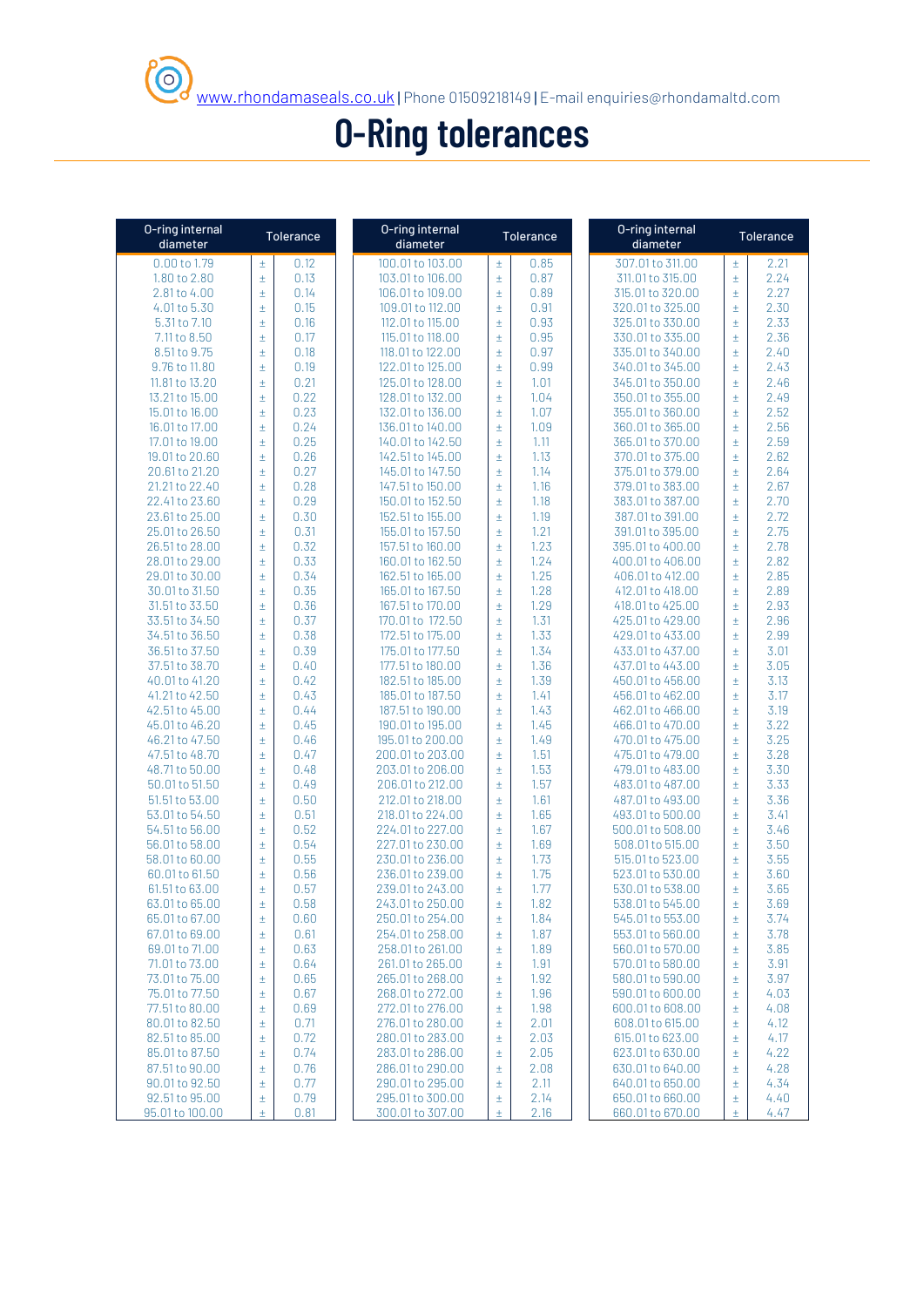

## **O-ring groove sizes**

**Dynamic application for Hydraulics and Pneumatics**



#### **Hydraulics – Dynamic application**

| d <sub>2</sub> | t    | $\mathsf b$ | Z.   | d <sub>2</sub> | $\mathsf{t}$ | $\mathsf{b}$ | Z    |
|----------------|------|-------------|------|----------------|--------------|--------------|------|
| 1.00           | 0.90 | 1.30        | 1.00 | 5.00           | 4.45         | 6.00         | 2.50 |
| 1.50           | 1.30 | 1.90        | 1.00 | 5.33           | 4.70         | 6.40         | 2.70 |
| 1.60           | 1.40 | 2.00        | 1.10 | 5.50           | 4.95         | 6.60         | 2.80 |
| 1.78           | 1.50 | 2.30        | 1.10 | 5.70           | 5.10         | 6.90         | 3.00 |
| 1.90           | 1.60 | 2.40        | 1.20 | 6.00           | 5.40         | 7.20         | 3.10 |
| 2.00           | 1.70 | 2.40        | 1.20 | 6.50           | 5.80         | 7.80         | 3.30 |
| 2.40           | 2.10 | 2.90        | 1.40 | 6.99           | 6.30         | 8.40         | 3.60 |
| 2.50           | 2.20 | 3.00        | 1.40 | 7.00           | 6.30         | 8.40         | 3.60 |
| 2.62           | 2.30 | 3.10        | 1.50 | 7.50           | 6.70         | 9.00         | 3.80 |
| 2.70           | 2.40 | 3.20        | 1.50 | 8.00           | 7.20         | 9.60         | 4.00 |
| 3.00           | 2.60 | 3.60        | 1.60 | 8.40           | 7.60         | 10.10        | 4.20 |
| 3.50           | 3.10 | 4.20        | 1.80 | 8.50           | 7.70         | 10.20        | 4.20 |
| 3.53           | 3.10 | 4.20        | 1.80 | 9.00           | 8.20         | 10.80        | 4.30 |
| 3.60           | 3.20 | 4.30        | 1.80 | 9.50           | 8.60         | 11.40        | 4.40 |
| 4.00           | 3.50 | 4.80        | 2.00 | 10.00          | 9.10         | 12.00        | 4.50 |
| 4.50           | 4.00 | 5.40        | 2.30 |                |              |              |      |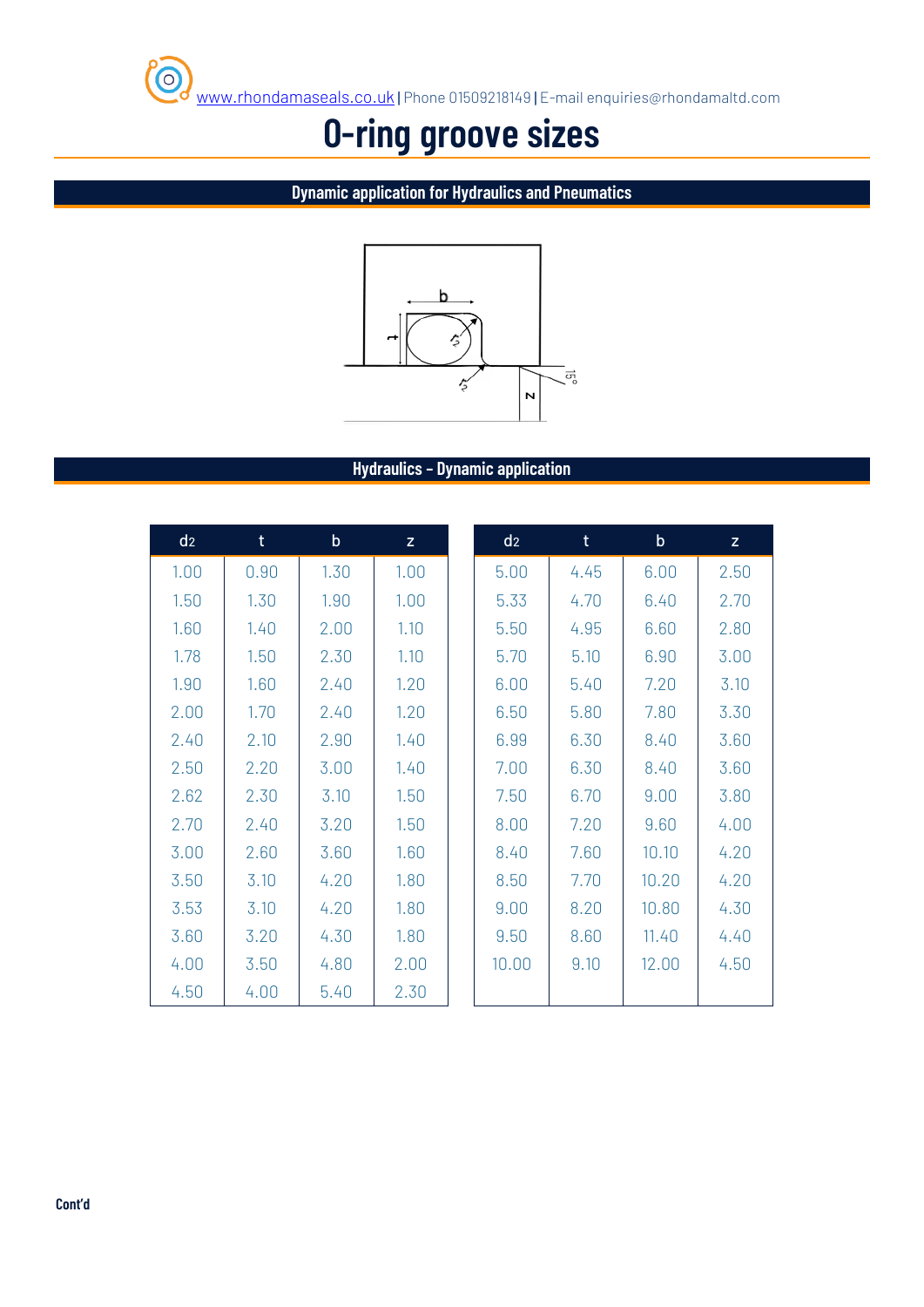| d <sub>2</sub> | $\mathsf{t}$ | $\mathsf b$ | Z    | d <sub>2</sub> | $\mathsf{t}$ | $\mathsf b$ | $\mathsf{Z}$ |
|----------------|--------------|-------------|------|----------------|--------------|-------------|--------------|
| 1.00           | 0.95         | 1.30        | 1.00 | 5.00           | 4.65         | 6.00        | 2.50         |
| 1.50           | 1.35         | 1.90        | 1.00 | 5.33           | 4.95         | 6.40        | 2.70         |
| 1.60           | 1.45         | 2.00        | 1.10 | 5.50           | 5.15         | 6.60        | 2.80         |
| 1.78           | 1.55         | 2.30        | 1.10 | 5.70           | 5.35         | 6.90        | 3.00         |
| 1.90           | 1.75         | 2.40        | 1.20 | 6.00           | 5.65         | 7.20        | 3.10         |
| 2.00           | 1.80         | 2.40        | 1.20 | 6.50           | 6.10         | 7.80        | 3.30         |
| 2.40           | 2.15         | 2.90        | 1.40 | 6.99           | 6.60         | 8.40        | 3.60         |
| 2.50           | 2.25         | 3.00        | 1.40 | 7.00           | 6.60         | 8.40        | 3.60         |
| 2.62           | 2.35         | 3.10        | 1.50 | 7.50           | 7.10         | 9.00        | 3.80         |
| 2.70           | 2.45         | 3.20        | 1.50 | 8.00           | 7.60         | 9.60        | 4.00         |
| 3.00           | 2.75         | 3.60        | 1.60 | 8.40           | 7.90         | 10.10       | 4.20         |
| 3.50           | 3.25         | 4.20        | 1.80 | 8.50           | 8.00         | 10.20       | 4.20         |
| 3.53           | 3.25         | 4.20        | 1.80 | 9.00           | 8.50         | 10.80       | 4.30         |
| 3.60           | 3.35         | 4.30        | 1.80 | 9.50           | 9.00         | 11.40       | 4.40         |
| 4.00           | 3.70         | 4.80        | 2.00 | 10.00          | 9.50         | 12.00       | 4.50         |
| 4.50           | 4.20         | 5.40        | 2.30 |                |              |             |              |

#### **Pneumatics– Dynamic application**

When a back-up ring is required the width of the "b" is increased by the width of the back-up ring, respectively. Where a backup ring is required on either side of the O-ring then the width of "b" is increased double the width of the back-up ring.